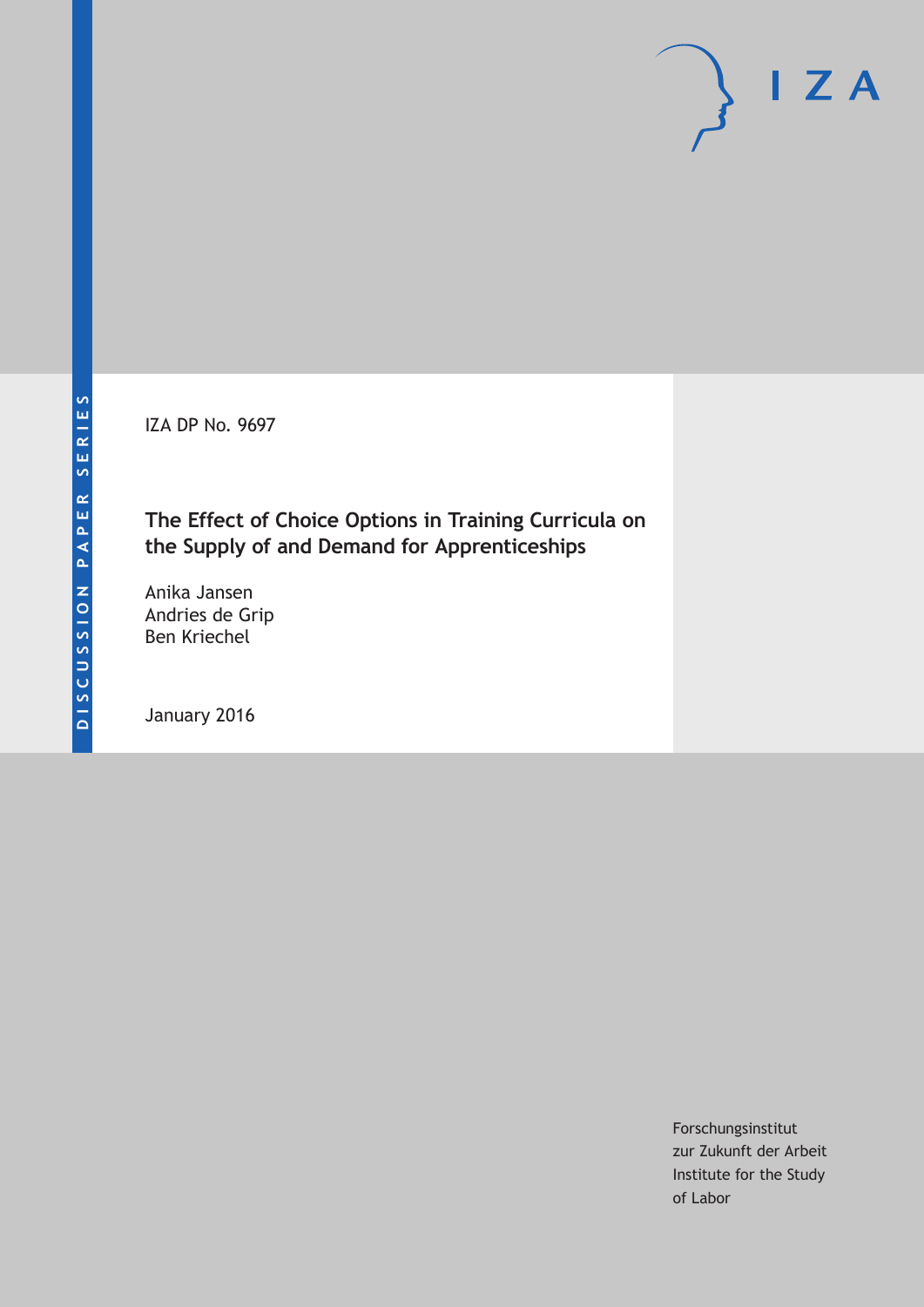# **The Effect of Choice Options in Training Curricula on the Supply of and Demand for Apprenticeships**

# **Anika Jansen**

*BIBB and ROA, Maastricht University* 

# **Andries de Grip**

*ROA, Maastricht University and IZA* 

# **Ben Kriechel**

*Economix and ROA, Maastricht University*

Discussion Paper No. 9697 January 2016

IZA

P.O. Box 7240 53072 Bonn Germany

Phone: +49-228-3894-0 Fax: +49-228-3894-180 E-mail: iza@iza.org

Any opinions expressed here are those of the author(s) and not those of IZA. Research published in this series may include views on policy, but the institute itself takes no institutional policy positions. The IZA research network is committed to the IZA Guiding Principles of Research Integrity.

The Institute for the Study of Labor (IZA) in Bonn is a local and virtual international research center and a place of communication between science, politics and business. IZA is an independent nonprofit organization supported by Deutsche Post Foundation. The center is associated with the University of Bonn and offers a stimulating research environment through its international network, workshops and conferences, data service, project support, research visits and doctoral program. IZA engages in (i) original and internationally competitive research in all fields of labor economics, (ii) development of policy concepts, and (iii) dissemination of research results and concepts to the interested public.

IZA Discussion Papers often represent preliminary work and are circulated to encourage discussion. Citation of such a paper should account for its provisional character. A revised version may be available directly from the author.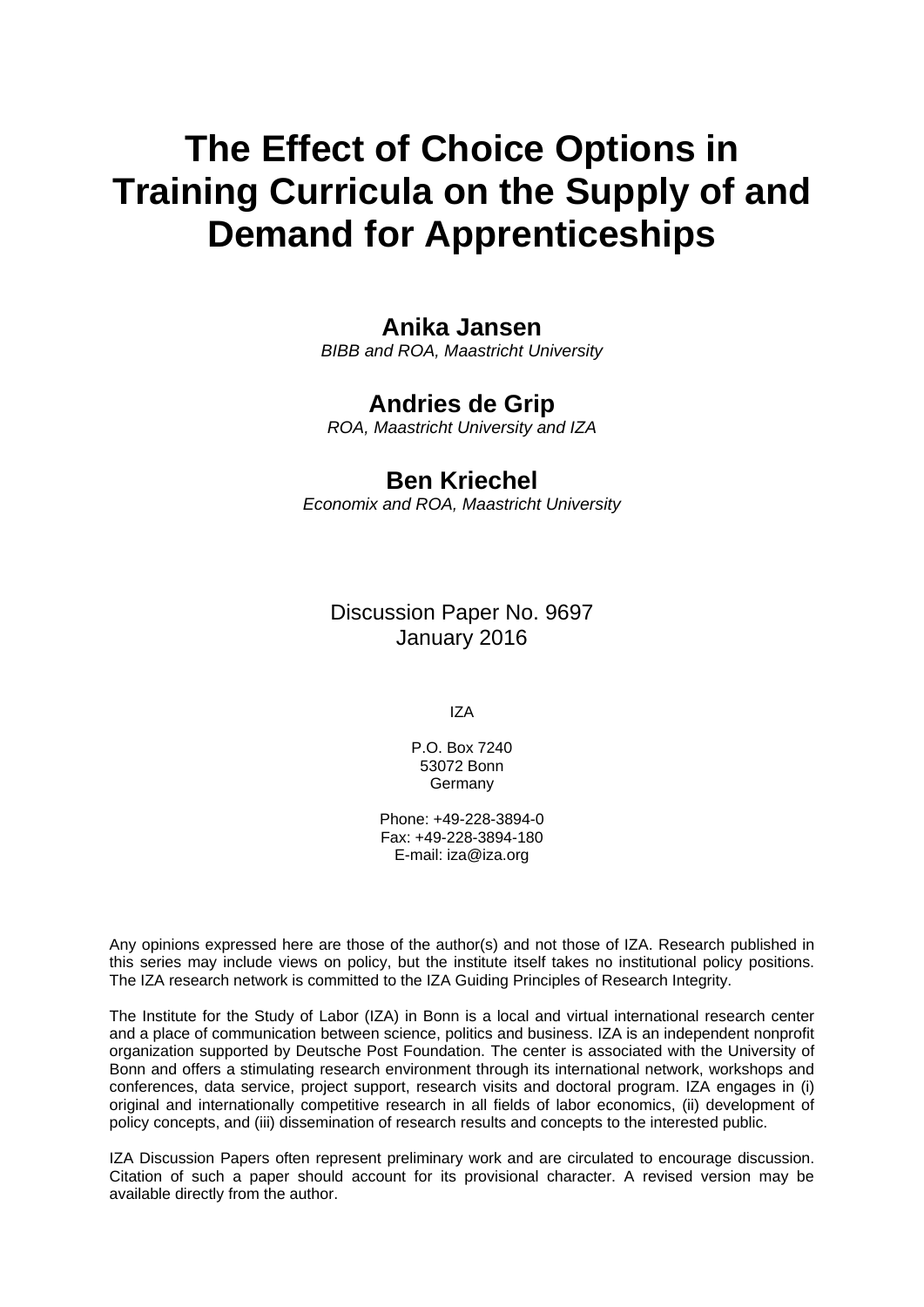IZA Discussion Paper No. 9697 January 2016

# **ABSTRACT**

# **The Effect of Choice Options in Training Curricula on the Supply of and Demand for Apprenticeships\***

Building on Lazear's skill weights approach, we study the effect of having more or less heterogeneity in the training curriculum on supply of and demand for apprenticeship training. Modernizations of training curricula provide us with a quasi-experimental setting as these modernizations can be seen as a relatively exogenous shock. We argue that firms will train more apprentices when they have more choice options in the training curriculum because of (1) the higher productivity of graduates who have acquired more skills that are relevant for the firm and (2) firms' higher market power in the wage bargaining process with graduates. We test this hypothesis on data on the supply of apprenticeship places in Germany in all occupations from 2004 to 2014. We find that a more heterogeneous curriculum increases both firms' supply of and students' demand for training places.

JEL Classification: J24, I21

Keywords: apprenticeship training, curriculum, skill-weights approach

Corresponding author:

 $\overline{a}$ 

Anika Jansen Federal Institute for Vocational Education and Training (BIBB) Robert Schuman Platz 3 53175 Bonn **Germany** E-mail: jansen@bibb.de

<sup>\*</sup> We thank Thomas Zwick, Maria Polipciuc, and Wendy Smits for comments and valuable suggestions.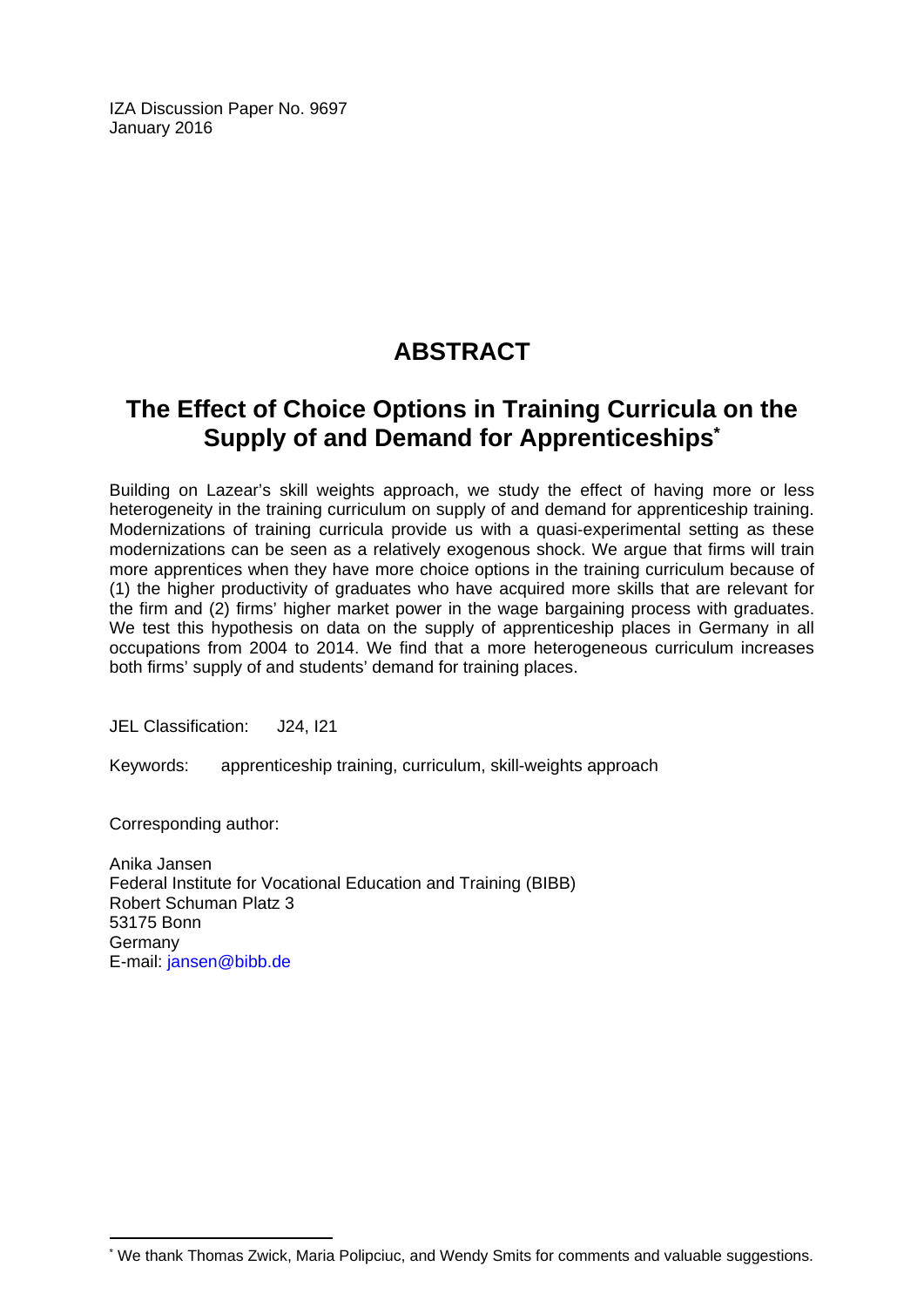# **1. Introduction**

The dual apprenticeship system in Germany plays an important role in integrating young people into the labor market and in safeguarding a skilled workforce. More than 50% of each cohort starts an apprenticeship program each year (Uhly 2015). As firms can freely decide whether they provide training places or not, it is important to understand the incentives and conditions under which firms are willing to supply training places. The analysis of the supply of apprenticeship places has so far focused on demographic developments, the business cycle, and alternative recruitment possibilities on the external labor market (Troltsch & Walden 2010; Mühlemann et al. 2009; Dietrich & Gerner 2007; Maier & Walden 2014). However, none of these studies has related firms' supply of training places to the content of the training curriculum.

According to the *German Vocational Training Act*<sup>1</sup> , training firms have to impart a pre‐ determined set of skills defined in a standardized curriculum when providing training places in a recognized occupation of the dual system. While some occupations allow for specialization opportunities in their training curriculum, apprenticeship training courses for other occupations are designed as "mono‐occupations", in which every firm has to teach exactly the same skills. However, due to technological and organizational developments, training curricula are sometimes modernized.<sup>2</sup> A modernization of the training curriculum for a particular occupation often does not only change the content of the curriculum but also changes the choice options training firms have. Since the 1990s, for example, a tendency towards more heterogeneity in the training curricula could be seen (Demgenski & Icks 2003; Bretschneider & Schwarz 2011). In this paper, we use these relatively exogenous changes in the regulatory framework of apprenticeship training to assess the impact of having choice options on firms' supply of apprenticeship places as well as on youngsters' willingness to enroll in certain occupations within the dual apprenticeship system<sup>3</sup>.

A more tailor‐made training content enables firms to train their apprentices in a way which is more closely aligned to what the firm really needs. This will render the apprentice more productive both during the training period and after completion of training, whereas training which is closer to the production process of the firm is less complicated to organize, something which could reduce training costs. Moreover, a more specialized curriculum increases the market power of the training firm because apprentices who have completed

1

 $1$  See §4(2) of German Vocational Training Act

 $2$ The initiative for curricula modernizations usually starts from professional associations, the central employer organization, unions or the Federal Institute for Vocational Education and Training. For more information about the development and process of training regulations see Bundesinstitut für Berufsbildung (2014b).

 $3$  The exact year a new curriculum is implemented can be seen as relatively random. Moreover, by including year dummies and occupation‐specific time trends, we can rule out a substantial amount of potential endogeneity.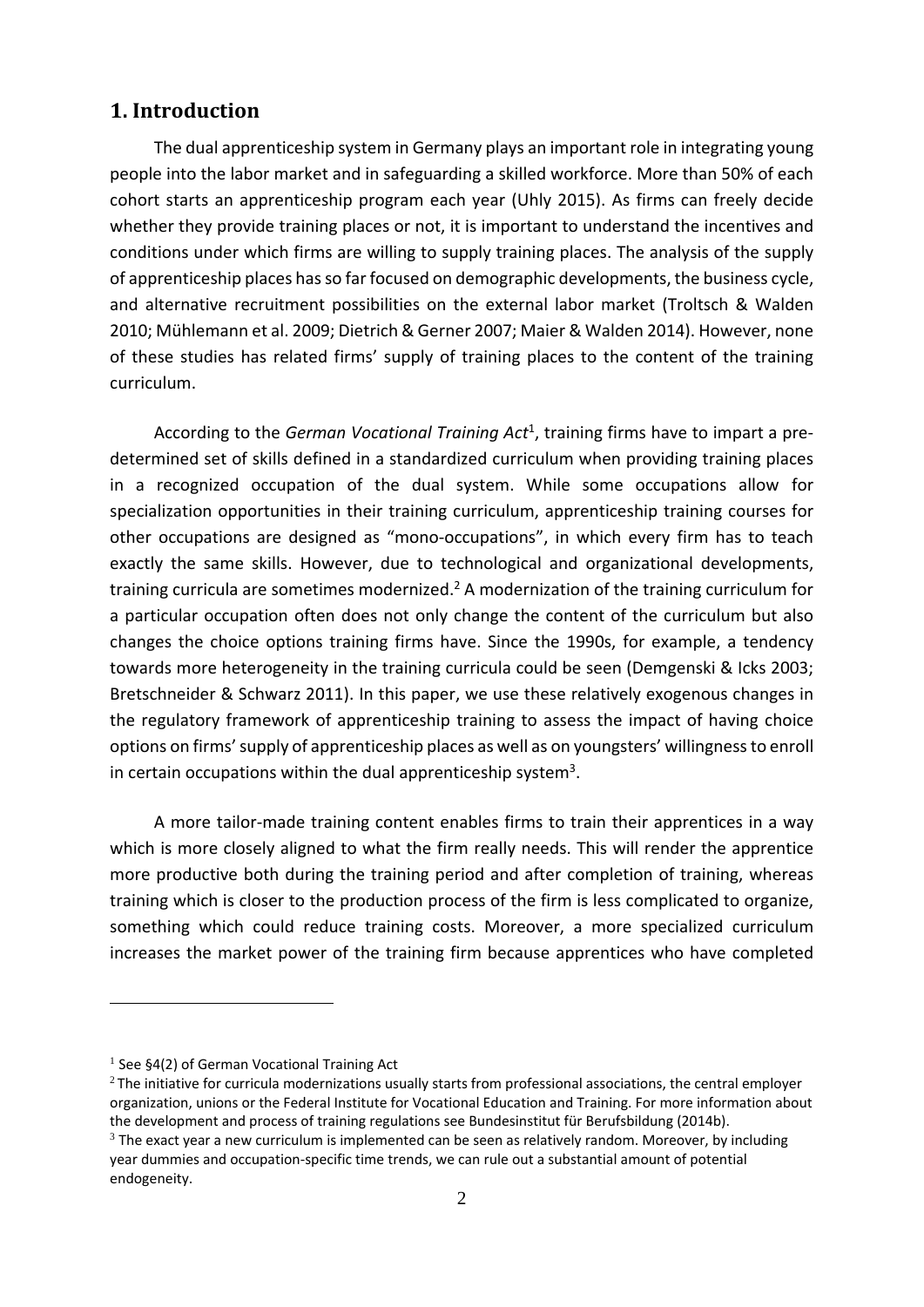training can only apply their skills in fewer outside firms. As a result, firms are able to pay lower wages upon the retention of the trainees, something which increases their incentives to provide apprenticeship places.

From the firms' perspective, the positive aspects of having more choice options seem to be undisputed. The results of a firm survey conducted on behalf of the former German Federal Ministry of Economics and Labor in 2005 (Ramboll Management 2005) indicate that different aspects of the training curricula, such as content and structure, play a crucial role in a firm's decision on whether or not to offer apprenticeship places. Indeed, 53% of all non-training firms state that allowing for more freedom in the training organization would ease the initiation of training (Schönfeld et al. 2010)<sup>4</sup>. Demgenski & Icks (2003) also argue that too restrictive training curricula can be a severe obstacle to providing training. They show that 54% of former training firms see the lack of specialization opportunities as a huge impediment to continuing to provide apprenticeship training. Having choice options in the curriculum is therefore likely to increase firms' commitment to apprenticeship training.

Apprentices, on the other hand, do not necessarily have the same interests as the firms that offer apprenticeships. More specialized training means that apprentices who have completed training have worse chances of finding a job in other firms because their skills then only match the skill demands of fewer other firms. If apprentices are not sure whether they will be retained upon completion of training, too specialized a curriculum may not be attractive for them. However, a more specialized training can also make the apprentice more productive in the training firm asthe imparted skills correspond more closely to the firms' skill needs in the production process. If the higher productivity is to some extent reflected in a higher wage, the introduction of more choice options for firms could also increase the attractiveness of training from the apprentice's point of view.

In this paper, we explain the development of the supply<sup>5</sup> of and demand for apprenticeship places after the introduction of more or fewer choice options in the course of a modernization. Assuming that training costs do not increase, the number of firms providing apprenticeship training will increase in line with increasing post-training benefits.

Using data on the supply of and demand for apprenticeship places in Germany for 271 occupations over 11 years, we analyze the effect of curricula modernizations on training supply and demand empirically. The information about the modernization of the training curriculum is obtained by comparing the training curricula before and after modernizations. In total, 86 modernizations were analyzed. Our empirical analyses show that both supply of

1

<sup>&</sup>lt;sup>4</sup> This question was only asked to firms that currently do not offer training places.

<sup>5</sup> According to the wording of the data set, the term "supply" here refers to apprenticeship places and not to the supply of labor.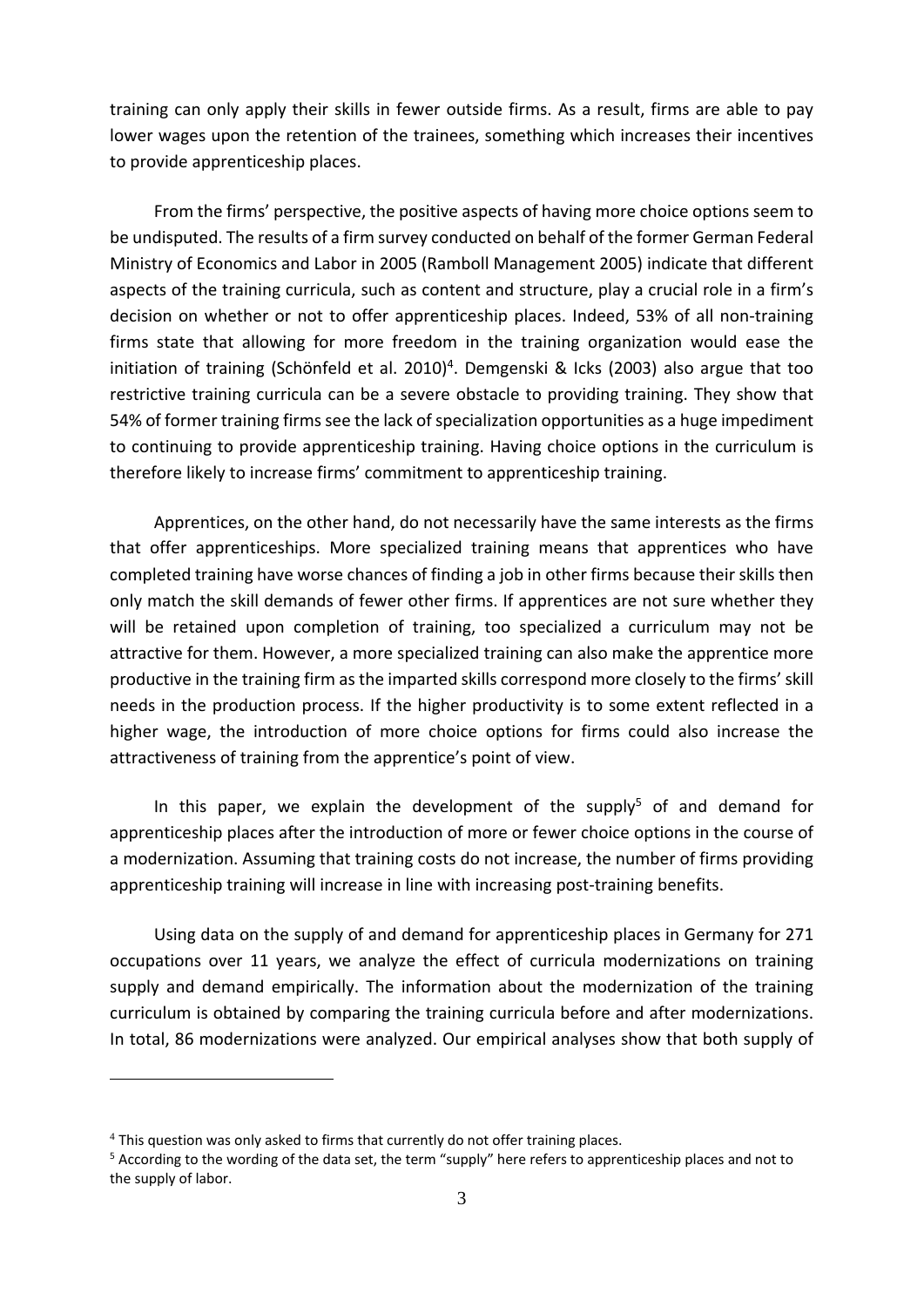and demand for apprenticeships are positively affected by the introduction of more choice options in the training curriculum. This shows that leaving sufficient freedom in the training regulation improves the attractiveness of the dual system for firms as well as apprentices.

Our study contributes to the human capital literature on training by analyzing the effect of curriculum heterogeneity on the supply of and demand for apprenticeship places. The heterogeneity of training curricula might be an important aspect of the firms' willingness to train. This issue is highly relevant for designing (new) training regulations, within existing apprenticeship systems as well as for countries that aim to introduce elements of an apprenticeship system. Taking this knowledge into account can ensure the attractiveness of the apprenticeship system both from the firms' and the students' points of view. The insights provided in this paper can also be transferred to other centrally regulated or certified training courses.

The paper is structured as follows. In the next section, we discuss the relevant literature that provides the theoretical background to our empirical analysis. Section 3 presents the hypotheses on the effect of modernizations on the supply of training places and elaborates on the relation to the demand for training places. Section 4 discusses the data and explains how the degree of choice options of the curricula is ordered. Section 5 presents the empirical strategy to test the derived hypotheses and section 6 presents the results. Section 7 concludes.

#### **2.** Literature

While some firms train because they want to make use of the productive contribution of the apprentices, other firms decide to offer training places mainly because they want to retain the apprentices as skilled workers after the training period (Merrilees 1983). In the former case, firms actually do not bear any training costs as the productive contributions already compensate for the training expenses. In the latter case, firms regard the training costs as an investment, which they can recoup upon the retention of the apprentices. As rational firms only decide to train when expected benefits exceed expected costs, firms need to be able to pay a wage below skilled workers' productivity in order to recoup their training costs. However, paying a wage below workers' productivity is only possible when the firm has a certain market power over its employee. Becker (1962) showed that firms have no incentives to pay for training in general human capital. If firms then pay a wage below a worker's productivity after the training, the employee would leave the training firm and find a firm that offers a wage equal to his or her productivity. Firm‐specific human capital, in contrast, can only be utilized in the training firm. Therefore, firms are only willing to invest in firm‐specific human capital. Acemoglu & Pischke (1999b; 1999a), however, expand Becker's theory by arguing that in non‐competitive labor markets underthe existence of wage compression, firms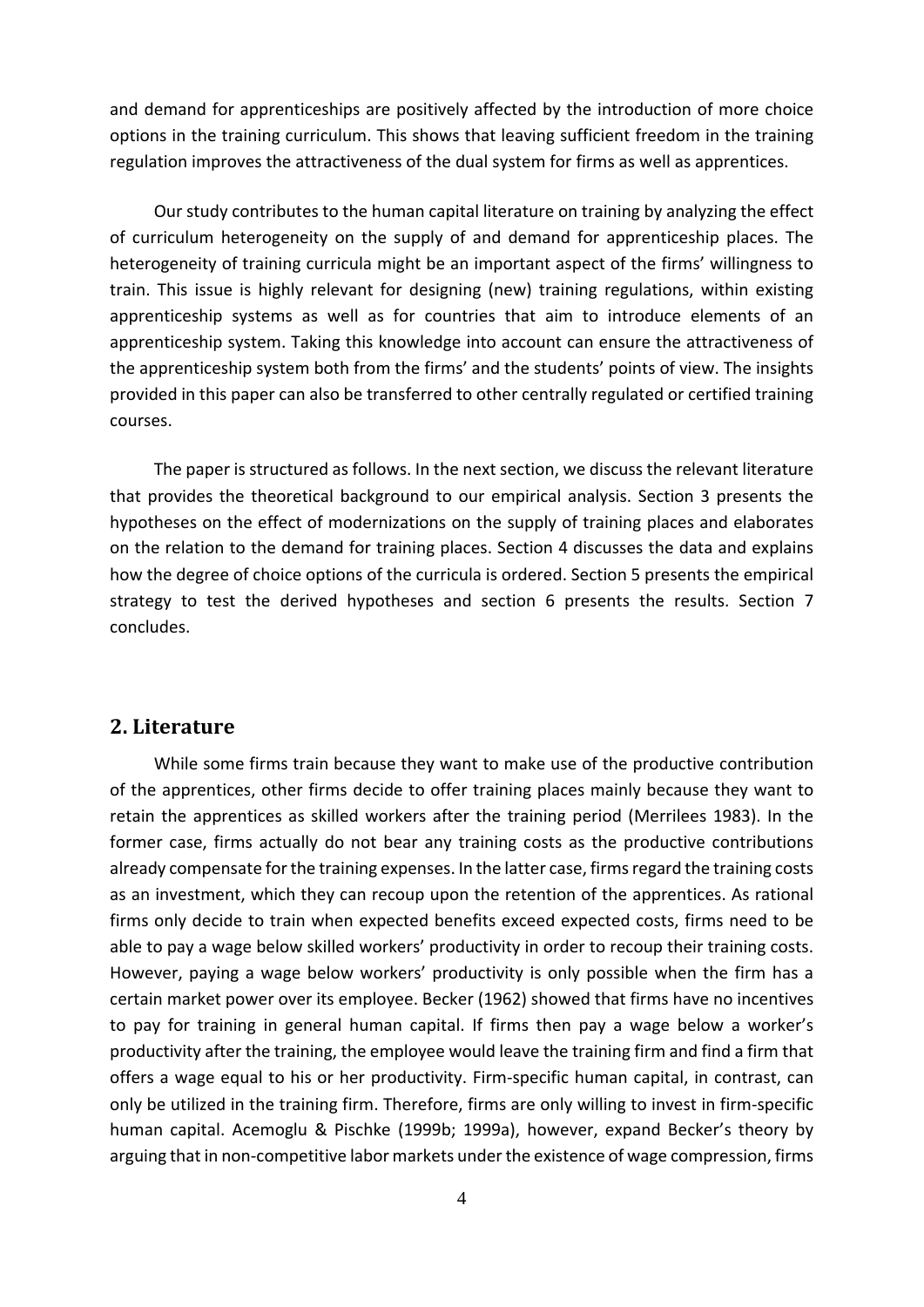are also willing to pay for general human capital. Dionisius et al. (2009) showed that Germany is such a case, where the compressed wage structure leads to substantial post-training benefits, and in the same way to a willingness to incur training costs. As most occupations are associated with net training costs (see Schönfeld et al. 2010), one can expect post training benefits for most occupations<sup>6</sup>.

Stevens (1994) identifies a third group of skills, which she terms as transferable skills. Although these skills can be deployed in more firms, and are thus, technically seen, general skills, the wage does not have to equal the productivity of the person who has completed training because of the low degree of competition for these skills. Occupation‐specific skills are a clear example of such transferable skills. Occupation‐specific human capital denotes a set of skills that are merely useful within one occupation. Wolter & Ryan (2011) explain that these occupation-specific skills create monopsony power for the training firm as they limit the number of potential outside firms where trained workers could employ their skills.<sup>7</sup> As a result, workers' productivity related to these occupational skills is not fully reflected in their wages. Also Bhaskar et al. (2002) argue that when employers have some market power, they may have an incentive to pay for general human capital as the skilled worker wage will be lower than their marginal product. The more market power a firm has, i.e. the fewer firms where skilled employees could move to, the more likely firms are, *ceteris paribus*,to invest in training. Smits (2007) shows that, firms would only prefer to convey occupation‐ or industry‐specific skills if it was not regulated otherwise. Even if workers paid for general skills, firms have no interest in providing workers with general training because the returns to industry‐specific skills decrease with the share of general human capital.

Lazear (2009) argues that skills can be *de facto* firm specific, even if they are technically general, when the combinations of these general skills are specific to firms. He terms this concept the "skill weights approach" as each general skill has different weights in different firms. One essential outcome of the skill weights approach (SWA) is that firms that use more idiosyncratic skill weights, i.e. a combination of skills that is very different to the average combination of skills in other firms, are more willing to bear training costs as they can pay relatively lower wages after the training period. Lazear notes that the specificity of the skill combination does not necessarily mean that it is specific to one firm. It can also be related to industries, occupations, or specific jobs. Translated into occupation specific skills, this would imply that firms training in occupations in which the required skills are very idiosyncratic are more likely to bear training costs. Geel et al. (2011) test this hypothesis and indeed find that more idiosyncratic skill weights in an occupation imply higher training investments on the part of the firms. This mechanism issupported by the finding of Hofmann et al. (2011), who analyze

<u>.</u>

<sup>&</sup>lt;sup>6</sup> Schönfeld et al. (2010) analyzed the training costs from the 50 most important occupations.

<sup>&</sup>lt;sup>7</sup> Also other sources of monopsony power can exist such as a low regional density of firms.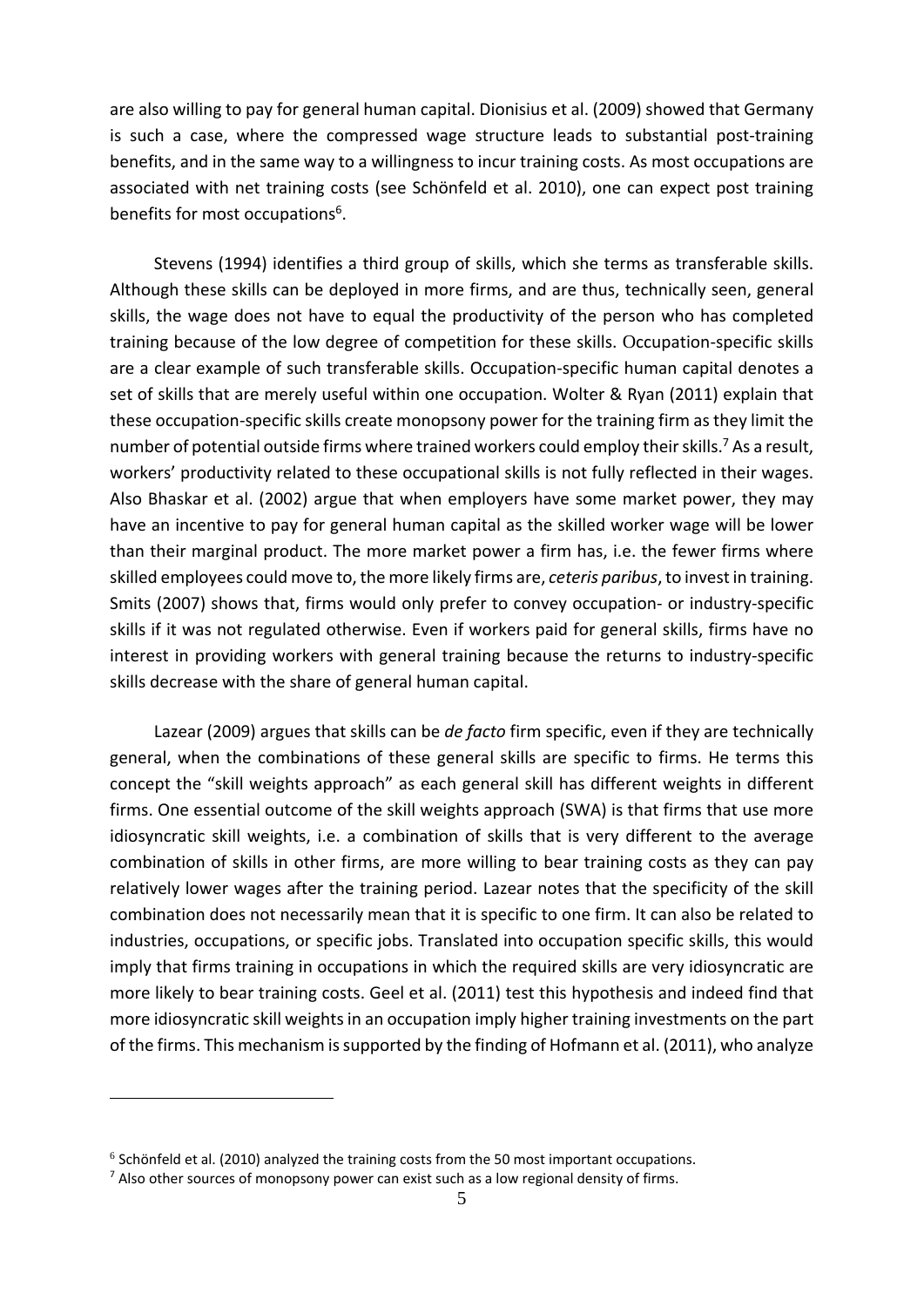the effect of specificity of occupations on the probability that workers change their occupation. In accordance with the concept of the skill weights approach, they find that the more specific an occupation is, the less likely it is that employees change their occupation.

While these analyses focus on the mobility between different occupations, mobility within occupations to other firms is likely to be a greater threat for the training firm. The German labor market is very occupation specific and one can safely assume that, unless an unexpected change occurs, apprentices plan to stay in their occupation upon completion of training. Hall (2015) finds that in the first year after completion of training fewer than 4% of all apprentices switch to an occupation that is not related at all to the occupation in which they have been trained. 24% switch towards a related occupation, whereas 72 % of all apprentices stay in the occupation they have learned. For comparison, data from the costbenefit survey show that 56% of all apprentices do not leave the training firm within the first year upon of completion of training<sup>8</sup>. Thus, mobility of persons successfully completing training to other firms within an occupation is also of high importance. However, also within an occupation, there could be quite some variation in the production process.<sup>9</sup> Firms may have apprenticeship places for the same occupation but have different specializations. An occupation could, for example, need two main skills, but not all firms in this occupation might need these two skills to the same degree. Thus, firms training apprentices in the same occupation could also differ with respect to the weights they give to certain skills. Accordingly, Lazear's SWA can also be applied to the distribution of skill weights within an occupation. If firms could choose the training content freely, they would only train those skills that are relevant for their own production process. However, in the institutional setting of the German apprenticeship system, strict training curricula dictate the skills the firms have to provide during training.

Therefore, Lazear's skill weights approach does not fully match the settings of the German apprenticeship system. The skills, which are the main choice variables in Lazear's model, cannot be freely chosen in the case of apprenticeship training. However, in the last years, modernizations in training curricula have often given more freedom to training firms by including more choice and specialization options in the curricula, which allow the firms to train their apprentices in a way which is more closely related to their production process. In terms of the SWA, this means that firms can choose their skills more in line with what they would do if they could freely maximize their surplus. Creating more choice options in apprenticeship training also means that persons successfully completing training can apply their skills in fewer outside companies, which gives training firms more market power. This implies that firms can retain a higher share of the workers' productivity by paying lower wages, which leads to an

<u>.</u>

<sup>8</sup> Own calculation on the data

<sup>9</sup> Even though the variation within an occupation might be lower than the variation between occupations.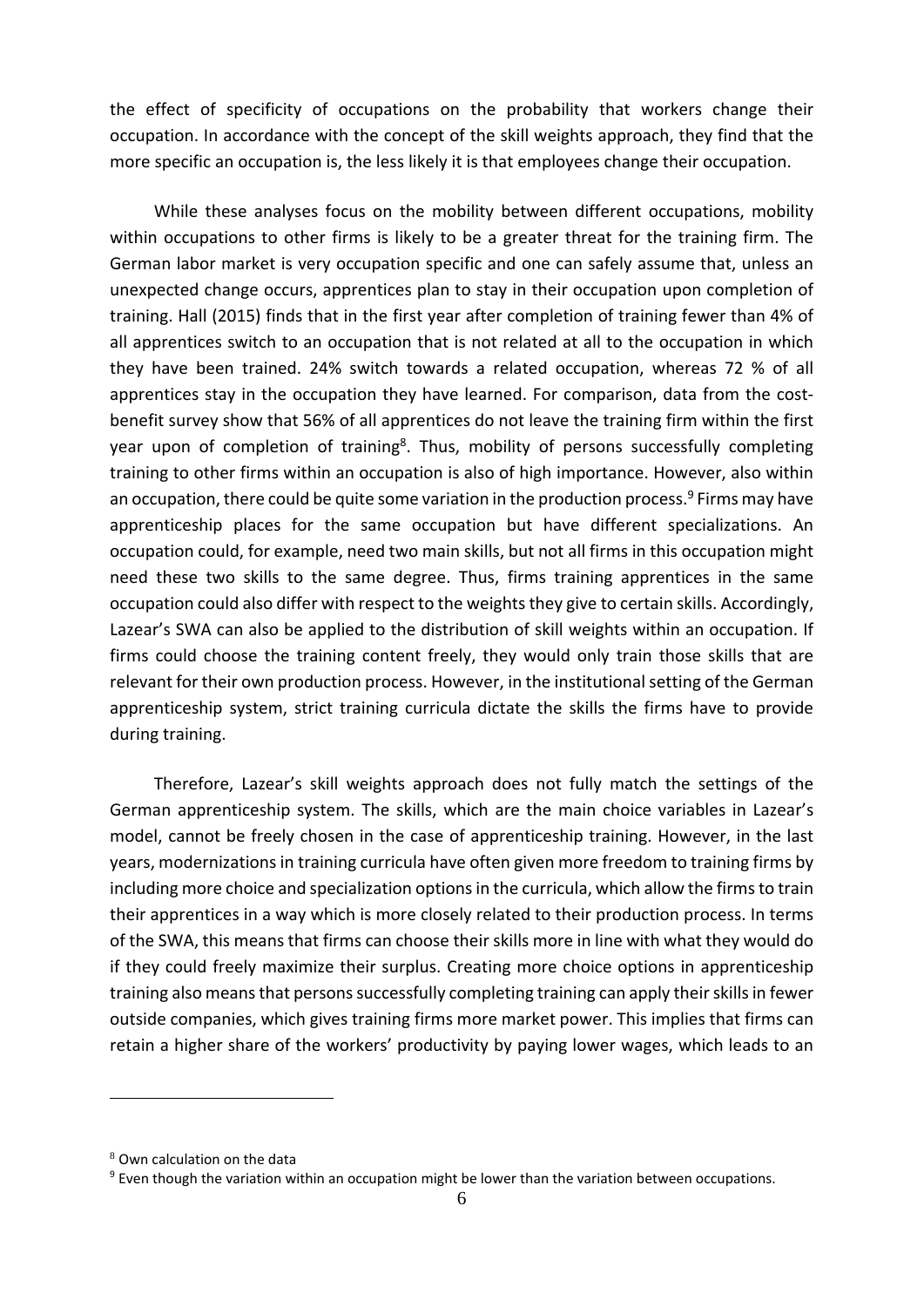increase in the expected long term benefits of training for the firms. Assuming that training costs do not increase, the introduction of choice options in the training curriculum will therefore lead to more apprenticeship places.

# **3. Theory and hypothesis**

A modernization of an occupation means that the content of its training curriculum is changed. In this case, the old training curriculum is replaced by a new one. A modernization is commenced when any of the relevant stakeholders request an adjustment of the training content to technological developments. Usually, the duration of such a procedure lasts about a year (Bundesinstitut für Berufsbildung 2014). In most modernizations, the structure, i.e. the amount of choice options in the curricula, is also adjusted to the needs of the training firms (Table 1 in Section 4 provides an overview of the frequency of the different types of curriculum modernizations). In this section, we will outline the expected effect of a modernization on the supply of apprenticeship places in this occupation and briefly elaborate on the relation between modernizations and students' demand for apprenticeships.

#### *3.1. Supply of training places*

In our analyses, we will differentiate between the effect of a modernization as such, in the sense of an adjustment of the training content, and the effect of a change in the number of choice options training firms have. Firstly, we outline the hypothesis on changes of the content of the curricula irrespective of the degree of differentiation. Secondly, we discuss the effect of having more or fewer choice options. We argue that a more specific training curriculum will increase the productivity of the graduates and enable the firm to pay a relatively lower wage.

### *3.1.1 Effect of changing the content of training curricula*

A modernization of the content of the curriculum always implies an adaption of the training curricula to technological developments. Therefore, modernizations align more closely the skills learned in the training with the skills demanded in the occupation and thus make apprenticeship training more effective. As a result, workers who successfully complete modernized apprenticeship training will *ceteris paribus* be more productive. If workers and employers equally share the returns on this additional productivity, firms have more incentives to train and workers are more likely to opt for a modernized occupation. As long as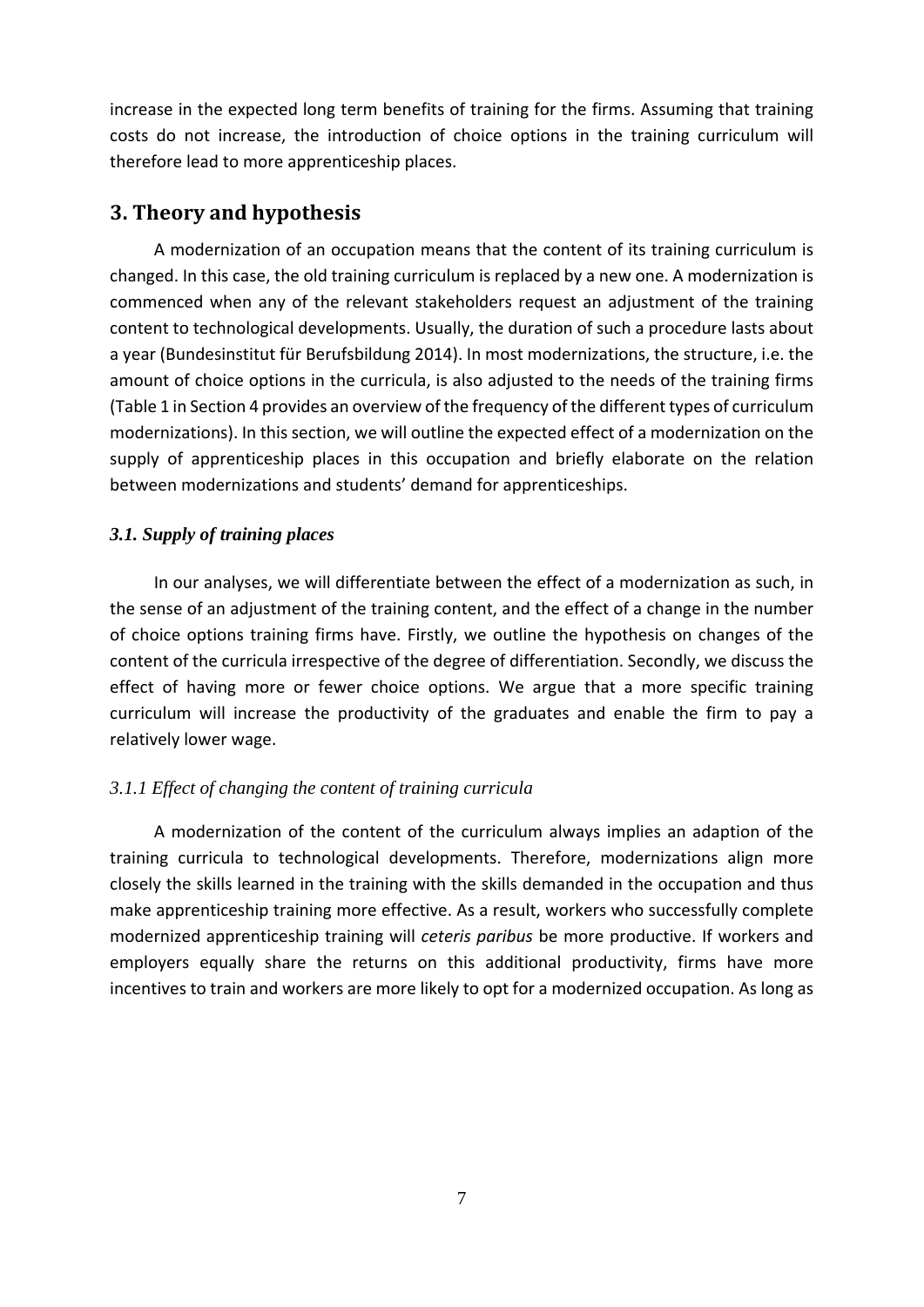the wage increases less than graduate's productivity<sup>10</sup>, the return for the training firms increases. This will induce them to offer more training places. This leads to the following hypothesis:

*H1: A modernization of the training curriculum leads to a higher supply of apprenticeship places in this occupation.* 

#### *3.1.2 Effect of more and less heterogeneity within the curriculum*

Apart from the adaption to technological development, a modernization is often associated with a change in the number of choice options in the curriculum. More choice options would then lead to more heterogeneity, while fewer choice options lead to less heterogeneity in the curriculum. The effect of heterogeneity on firms' post-training benefits can work via two mechanisms. Firstly, the degree of heterogeneity has a positive effect on the productivity of apprentices who have successfully completed training. Secondly, the degree of heterogeneity has a positive effect on the firms' market power. Both mechanisms will be outlined below.

#### *Effect via the productivity of apprentices successfully completing training*

1

In order to explain the effect of heterogeneity on the productivity of apprentices who have successfully completed training, we employ elements of the argumentation in Lazear's skill weights approach. Similarly to Lazear's skill weight model, we assume that (1) a firm i in a given occupation produces with the skills A and B, and (2) that firms employing workers with this occupation need different combinations of these two skills. The weight for skill A in firm i is denoted with  $\lambda_i$ , which ranges from 0 to 1.  $\lambda_i$  is a random variable with the density function  $f(\lambda_i)$ .<sup>11</sup> The worker's production function in firm i depends on the worker's skills A and B, and is as follows $12$ :

$$
Y_i = (A \cdot \lambda_i)^{(1/2)} + [B \cdot (1 - \lambda_i)]^{1/2} \tag{1}
$$

 $10$  For now, it can be assumed that the rent the firm retains is a constant share of a worker's productivity. Acemoglu and Pischke (1999) also argue that for higher training incentives it is not necessary that the share of a worker's productivity that the firm retains increases. Even if the firm retains a constant share of the worker's productivity as a rent, post‐training benefits are higher for more productive workers as the "firm obtains a share of this larger pie" (p.121). Later, we will relax this assumption in the way that the share of the wage in relation to the productivity decreases. Then, the effect on firm-sponsored training will be even stronger.<br><sup>11</sup> In the extreme case, a firm produces either with skill A ( $\lambda_i = 1$ ) or skill B  $\lambda_i = 0$ ).

 $12$  We deviate from Lazear's production function in order to model the decreasing marginal utility of one skill.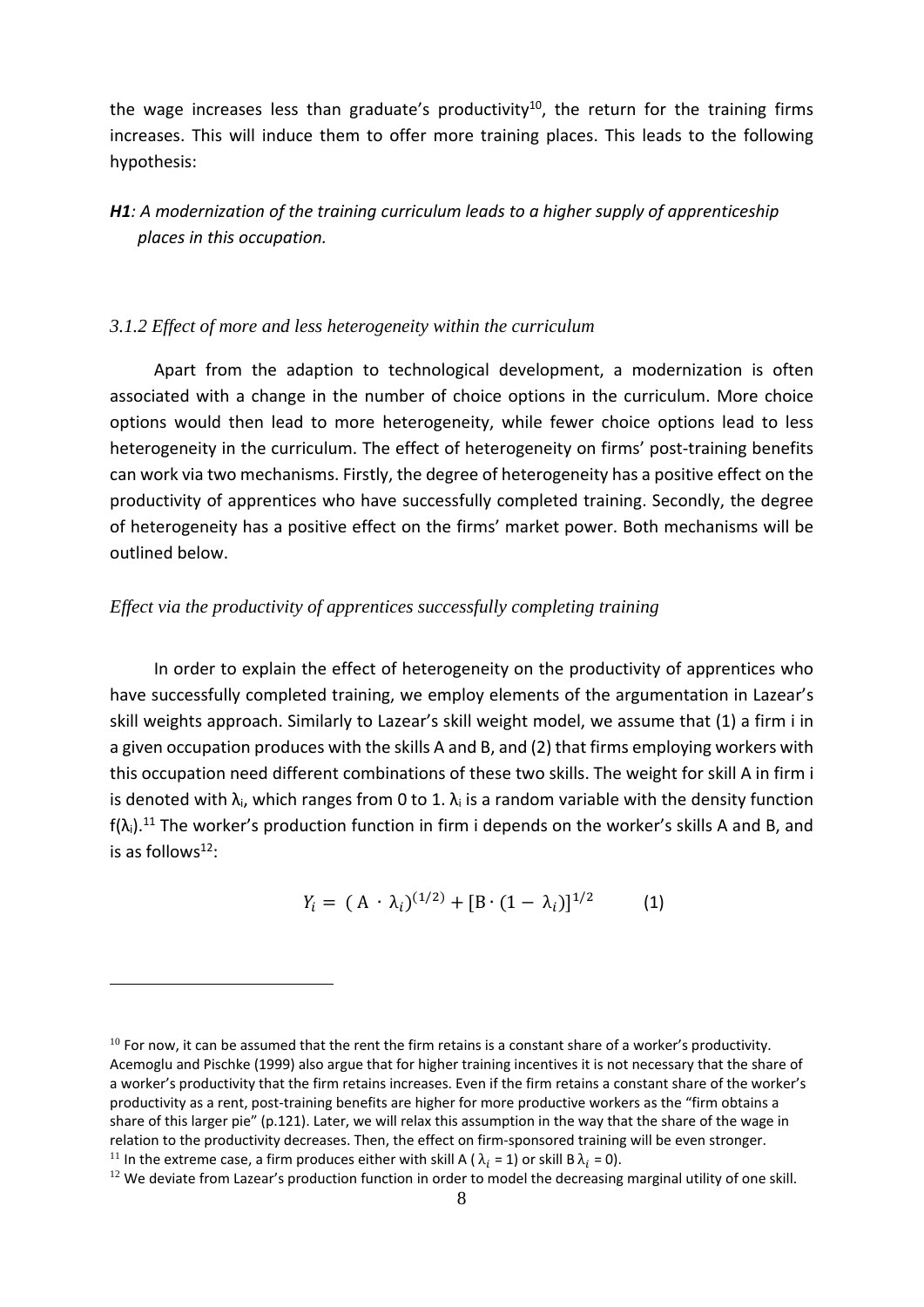Moreover, each firm has a maximum total training time for an apprentice, which has to be split between the two skills A and B. Assume that  $\alpha$  represents the time allocation between skills A and B and lies between 0 and 1. Then, the time available for learning skill A is equal to  $\alpha$  and the time available for skill B is equal to  $1 - \alpha$ . Then, the production function could be written as a function of the allocation of training time to the two skills:

$$
Y_i = (\alpha \cdot \lambda_i)^{(1/2)} + [(1-\alpha) \cdot (1-\lambda_i)]^{1/2}
$$
 (2)

The production function is designed in such a way that the worker is most productive if the training time for skill A ( $\alpha$ ) equals the firm's skill requirement  $\lambda_i$ . The higher the difference between  $\alpha$  and  $\lambda_i$ , the lower the worker's productivity in firm i will be. If firms could freely maximize their surplus, they would choose  $\alpha$  equal to  $\lambda_i$ .

However, in contrast to Lazear's model, in German apprenticeship training time allocation  $\alpha$  between the skills A and B is externally determined by the training curricula. As firms' training decisions depend on the expected productivity of the trained workers, this setting implies that firms' training decisions depends on the  $\alpha$  set in the curriculum. The lower the difference between  $\alpha$  and  $\lambda_i$ , the more likely it is that the firm will invest in training. As this is true for any individual firm, the supply of training places in a given occupation rise in line with lower aggregated differences between the skill requirement and the skills prescribed in the training curricula  $\int_i^N \alpha - \lambda_i$ , where N is the total number of firms.

In a mono-occupation,  $\alpha$  is the same for all firms. If there are choice options in the training curriculum then firms can chose between several  $\alpha$ , i.e. specialization opportunities. To predict the effect of a change in the heterogeneity of the training curriculum, one needs to know in which case total productivity is highest. This depends on the amount and type of the choice options  $\alpha$  and on the distribution of the production processes of the firms employing trained persons in the occupation:  $\lambda_i$ . Creating more heterogeneity in the curriculum will have a positive effect on aggregated productivity if firms' production processes are characterized by a strong specialization of skills. However, less heterogeneity could also have a positive effect on aggregated productivity, if all firms training for the same occupation have a very homogenous production process. In such a case, specialization would be counterproductive.

A modernization which implies a change in the degree of heterogeneity of the curriculum usually occurs because relevant stakeholders have requested this change. One main characteristic of the German apprenticeship system is the "consensus principle" which means that all relevant stakeholders involved in the apprenticeship system have to agree to a new training curriculum (Bundesinstitut für Berufsbildung 2014). Thus, we might expect that, when the number of choice options is changed,  $\int_i^N \alpha - \lambda_i$  is smaller after a modernization than before the modernization. Under this assumption, *any* change in the degree of heterogeneity would lead to an increase in training places.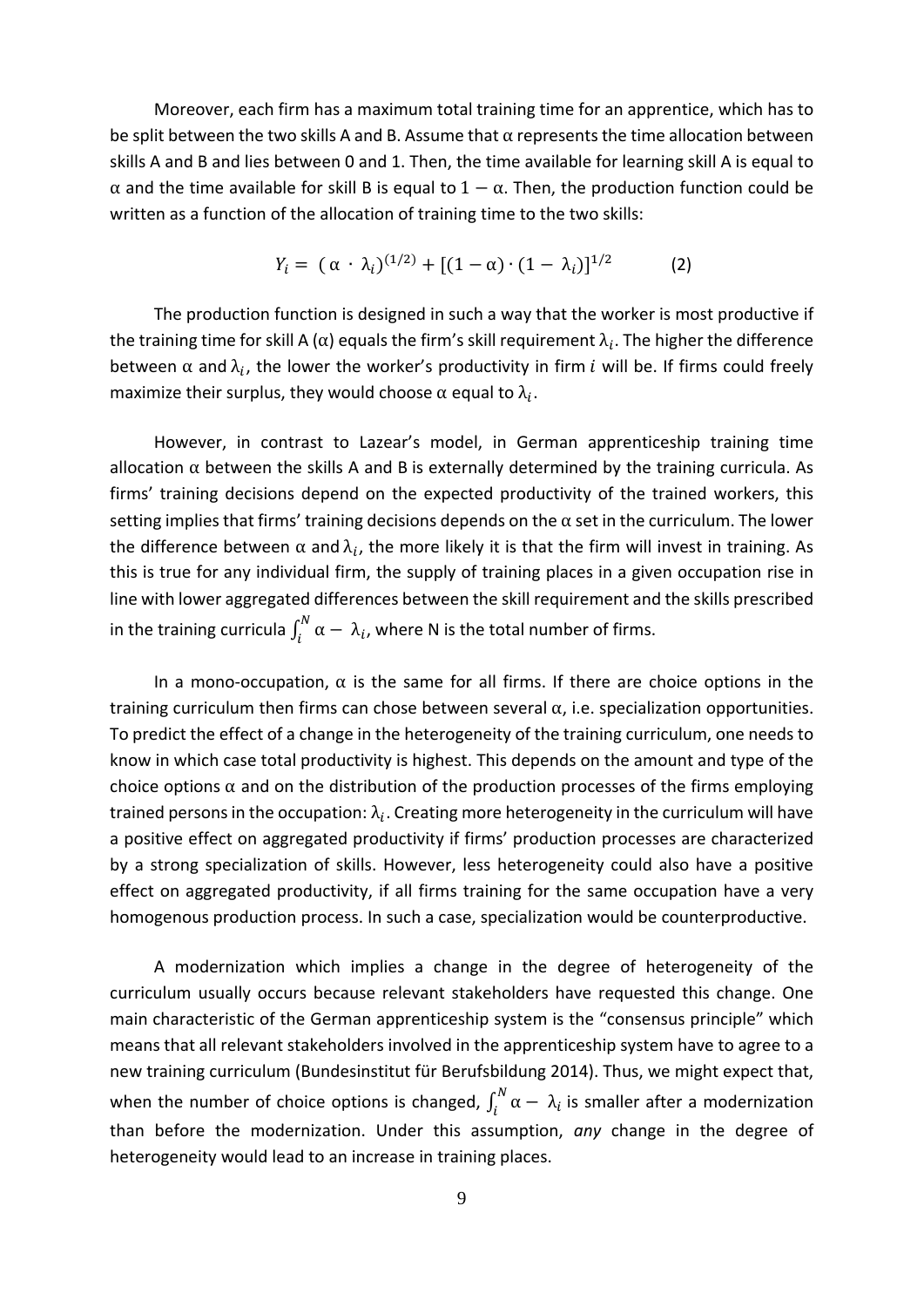#### *Effect via firms' market power*

1

A change in the choice options in the training curriculum has additional effects on firms' post-training benefits via a change in their market power in the labor market for skilled workers. A more specific training curriculum creates monopsony power because it reduces the outside options of trained workers in the labor market as graduates can apply their skills in fewer outside firms. A significant share of firms employing skilled workers in the same occupation will prefer to hire a skilled worker with the reversed skill combination. Outside employers can observe the chosen specialization either on the apprenticeship leaving certificate, the work certificate, or the school certificate. Therefore, apprentices are more likely to stay in the training firm if they have been trained according to a more heterogeneous curriculum. This in turn increases firms' chances to recoup training investments incurred.

Moreover, firms are able to pay a lower wage relative to skilled workers' productivity. Let us assume that, in line with Lazear's argumentation, the wage the training firm has to pay after the training period is determined by a Nash bargaining process. Then, the wage lies exactly between the productivity of the graduates in the firm where they had been trained and their expected outside options. As the expected value of the outside options decreases in line with more heterogeneity in the curricula, the training firm is able to pay a lower wage. This increases the potential return obtained from offering training, which will lead to an increase in training places.

Both because of the higher productivity of trained workers in the training firm *and* the stronger bargaining power of the firm, more possibilities to specialize in the training curriculum will lead to higher returns for the firm after the training period. Therefore, we derive the following hypothesis.

# *H2: More heterogeneity in the training curriculum increases the supply of apprenticeship places in this occupation.*

With regard to the effect of less heterogeneity, we outlined two opposing effects. On the one hand, assuming that a change in the number of choice options leads to a better fit between acquired and demanded skills, less heterogeneity increases workers' productivity in the training firm.<sup>13</sup>. This would for example be the case if firms preferred to convey all skills to an equal degree and not to specialize in one skill. On the other hand, less heterogeneity will also decrease the bargaining power of the firm, something which leads to higher wages for trained workers. Accordingly, the general positive effect on the supply of a change in the degree of choice options would (partially) be compensated by lower relative wages and higher

<sup>&</sup>lt;sup>13</sup> This rests on the assumption that a change in the degree of choice options always leads to a better match between the training curriculum and a firm's needs.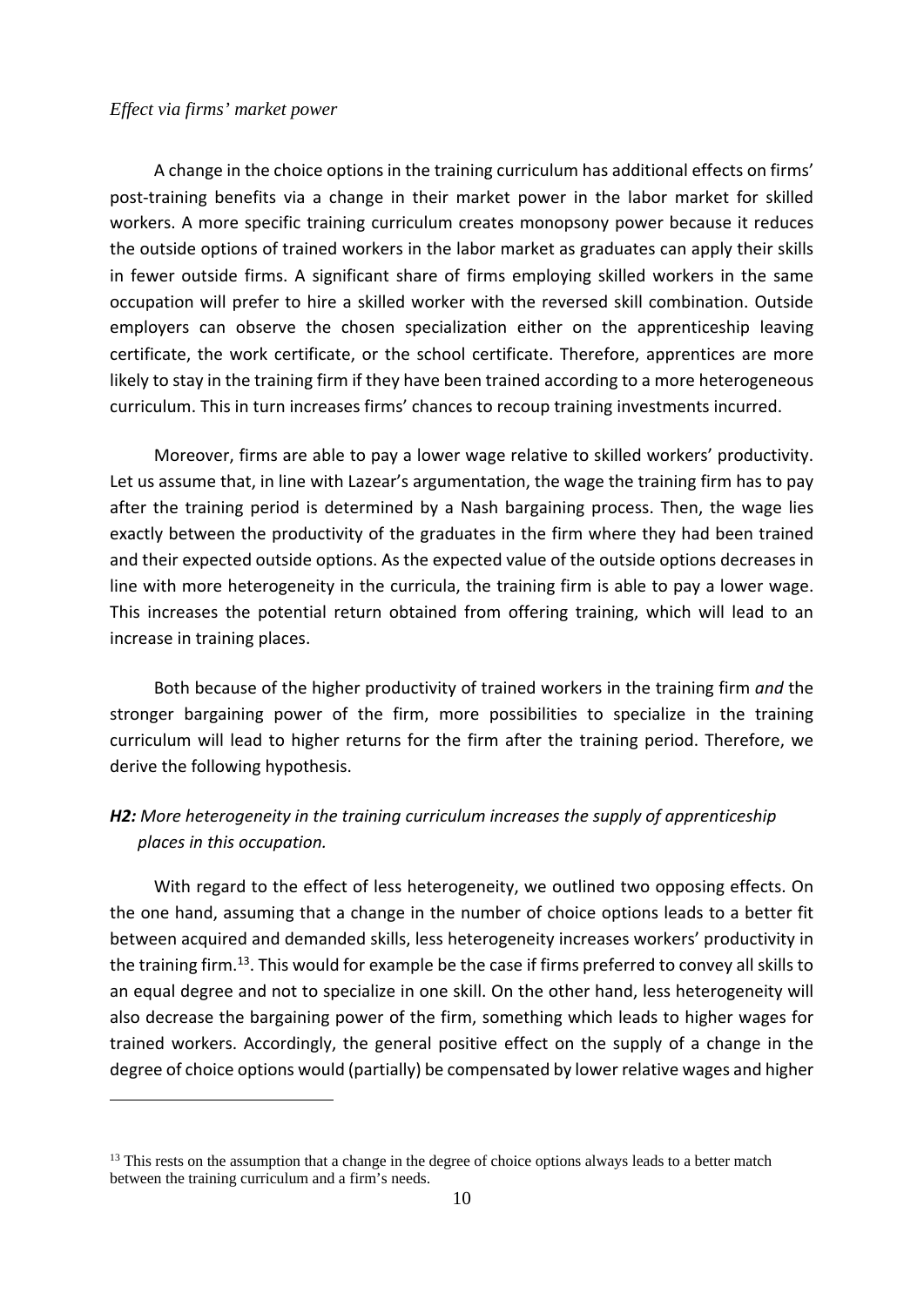quit rates. It is not straightforward to see which of these two mechanisms has a stronger effect in practice. Therefore, no clear hypothesis on the effect of less heterogeneity can be derived.

#### *3.2 Demand for training places*

1

Equivalent to hypothesis 1, a modernization irrespective of the number of choice options is expected to have a positive effect on students' demand for apprenticeship places as trained apprentices will become more productive when the curriculum becomes more up to date. If the training fits better to the production process of the firm, apprentices will be more productive after completion of training, something which could increase skilled workers' wages in the firm providing training. This higher wage would make apprenticeship training in recently modernized occupations more attractive. Thus, we can derive the following hypothesis.

# *H3: A modernization of the training curriculum leads to a higher demand for apprenticeship places in this occupation.*

A modernization which leads to more heterogeneity in the curriculum might have two opposing effects on students' demand for training places. On the one hand, more heterogeneity will lead to a better fit between the production process and the training content which will make trained persons more productive and will therefore increase their wage in the training firm. On the other hand, apprenticeship graduates will then also become more specialized and more dependent on the training firm. This would *ceteris paribus* reduce their outside options and the wage they can earn in another firm.<sup>14</sup> In case of a layoff, the apprentice would be more likely to suffer a wage loss. Therefore, more heterogeneity in the curriculum will reduce the graduates' bargaining power and their wage in the training firm. This makes an apprenticeship in occupations with a more heterogeneous curriculum less attractive.

The effect of more heterogeneity in the training curricula on the demand for apprenticeship places could therefore go in different directions, and we cannot derive a clear hypothesis. Nonetheless, even though theoretically the effect of heterogeneity in the training curricula on the demand for apprenticeship is not clear, we will assess this relationship empirically. With respect to the effect of a modernization leading to less heterogeneity on

 $14$  In this way more heterogeneity would lead to a lower outflow of trained graduates to other firms. Unfortunately, there is no data on the outflow of apprentices successfully completing training to other firms at the occupational level.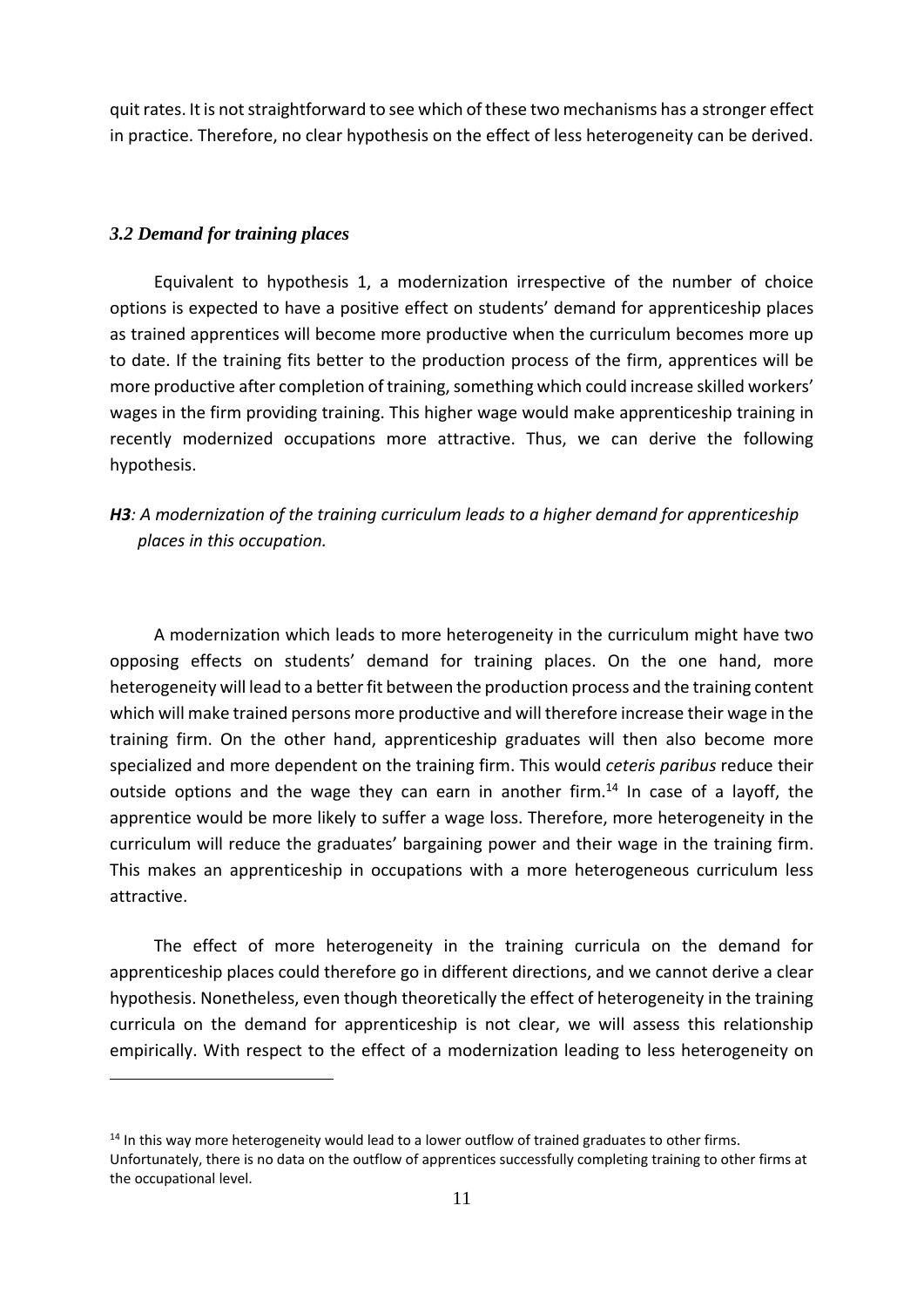students' demand for apprenticeship places, both mechanisms could work in the same direction. If the lower number of choice options leads to a better fit between acquired and demanded skills, less heterogeneity will increase workers' productivity in the training firm. Moreover, less heterogeneity in the curriculum will improve graduates' bargaining power as they will then have more outside options. Therefore, we derive the following hypothesis.

*H4: Less heterogeneity in the training curriculum increases the demand for apprenticeship places in this occupation.*

### **4. Data**

1

#### *4.1 Supply of and demand for apprenticeship places*

The data used for this analysis is based on the survey of New Training Contracts with the effective date of 30th of Sept of each training year.<sup>15</sup> It includes information about the number of new training contracts and the supply of and demand for training contracts. The new training contracts are collated by the Bundesinstitut für Berufsbildung (BIBB) from the responsible chambers, which have information on all new training contractsin their associated occupations. The supply of training contracts is calculated by adding the new training contracts of each year to the number of unfilled training places the firms report to the German Federal Employment Agency. The demand of apprenticeship places is obtained by adding the new training contracts to the number of applicants who could not get an apprenticeship place and did not have any other alternative.<sup>16</sup> Thus, our database is a full census of the complete supply of and demand for apprenticeship places in Germany. Information about the supply of and demand for training contracts at the occupational level has been available since 2004.

The data set comprises information on the supply of and the demand for all 330 occupations that were recognized<sup>17</sup> in 2014.<sup>18</sup> We had to gather information on the development of all occupations in order to construct a dataset with comparable occupations

<sup>&</sup>lt;sup>15</sup> For information about the survey see: http://www.bibb.de/dokumente/pdf/naa309\_BIBB-Erhebung\_Zusammenfassung\_201103.pdf

 $16$  The old definition of demand is used, to be able to compare the data between the years.

 $17$  All training regulations are published under the Federal Law Gazette ("Bundesgesetzblatt").

 $18$  This also excludes the possibility that occupations that were abandoned are still in the dataset.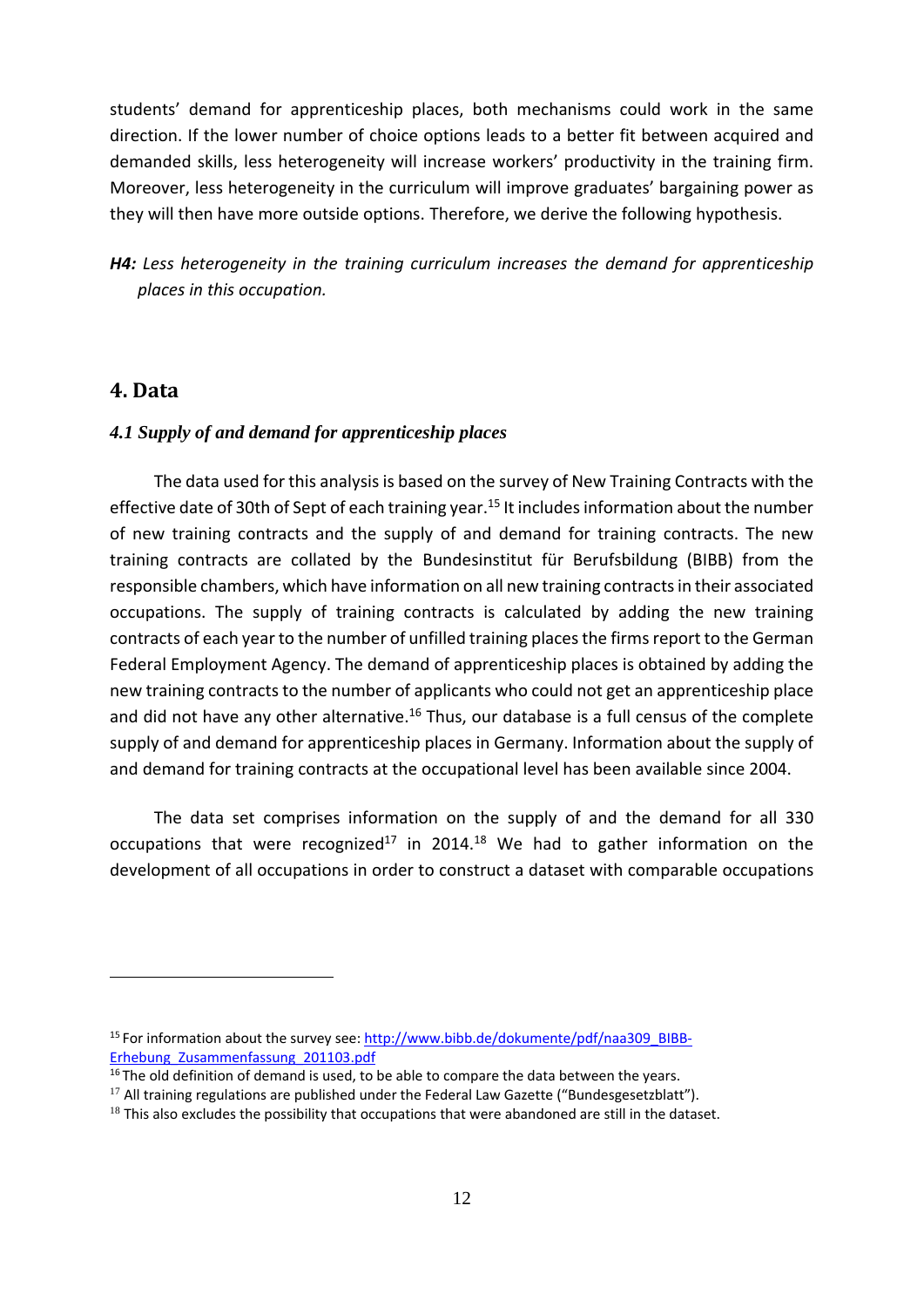over time.<sup>19</sup> When an occupation had a different name in the past or results from a merge of different occupations, it is linked to its predecessor(s)<sup>20</sup>. In the event that the occupation has had several predecessors, we use the sum of the supply (or demand) of training places of those predecessors and match this sum to the new occupation.<sup>21</sup>

We exclude very small occupations when the occupation comprised less than twelve apprentices in any of the years between 2004 and 2014. Moreover, we excluded eight occupations, which could not be compared over time due to a complex restructuring in the course of a modernization.<sup>22</sup> In this way, we obtain a panel data set of 265 different occupations over eleven years. 244 occupations existed during the whole time period from 2004 to 2014, other were introduced at a later stage and therefore existed only during part of this period.

#### *4.2 Curriculum heterogeneity*

#### *4.2.1 Structure of the curricula*

1

We base the categorization of the degree of heterogeneity in the curricula on the structure of the training, which is defined for each occupation in the training regulation (see (Bundesinstitut für Berufsbildung 2014)23. *Mono‐occupations* are occupations without any specialization. Thus, the training content is identical for all firms training the same occupation. On the other hand, there are also occupations whose curricula allow for internal differentiation. Then firms can chose between training courses with special training content for different fields of activity. For example, in some occupations firms have to choose different *fields of application*. Even though the concrete competencies that have to be taught are the same, they can be imparted in different fields. In other occupations, firms can chose *priority topics*, which take company characteristics into consideration and account for not more than 6 months out of the entire training period<sup>24</sup>. Even more differentiation is possible in occupations with different *disciplines*. A discipline is a specialization that has to be taken in the third training year and is also tested in the final exam in contrast to the priority topics. The highest degree of differentiation within an occupation is obtained by the use of *elective*

 $19$  It is important that occupations which were modernized are comparable before and after the modernization. In some cases, occupations were split, which does not allow for a comparison over time. Those occupations were not part of the analysis.

<sup>&</sup>lt;sup>20</sup> In our analyses we control for possible effects of a name change or mergers by including a name dummy as well as a dummy for mergers.

 $21$  As the data of the new training contracts are gathered by the chambers of industry and commerce and the chambers of craft, which sometimes incorrectly report the old name of the occupation, occupations that were not modernized in our research period also had to be matched to their predecessors.

 $22$  This is the case when occupations were split and the split parts were merged with other occupations.

 $23$  In the following, we use the terminology that is also employed in the English version of the official BIBB leaflet about training regulation (Bundesinstitut für Berufsbildung 2014).

<sup>&</sup>lt;sup>24</sup> The entire training period can last between 2 and 3  $\frac{1}{2}$  years.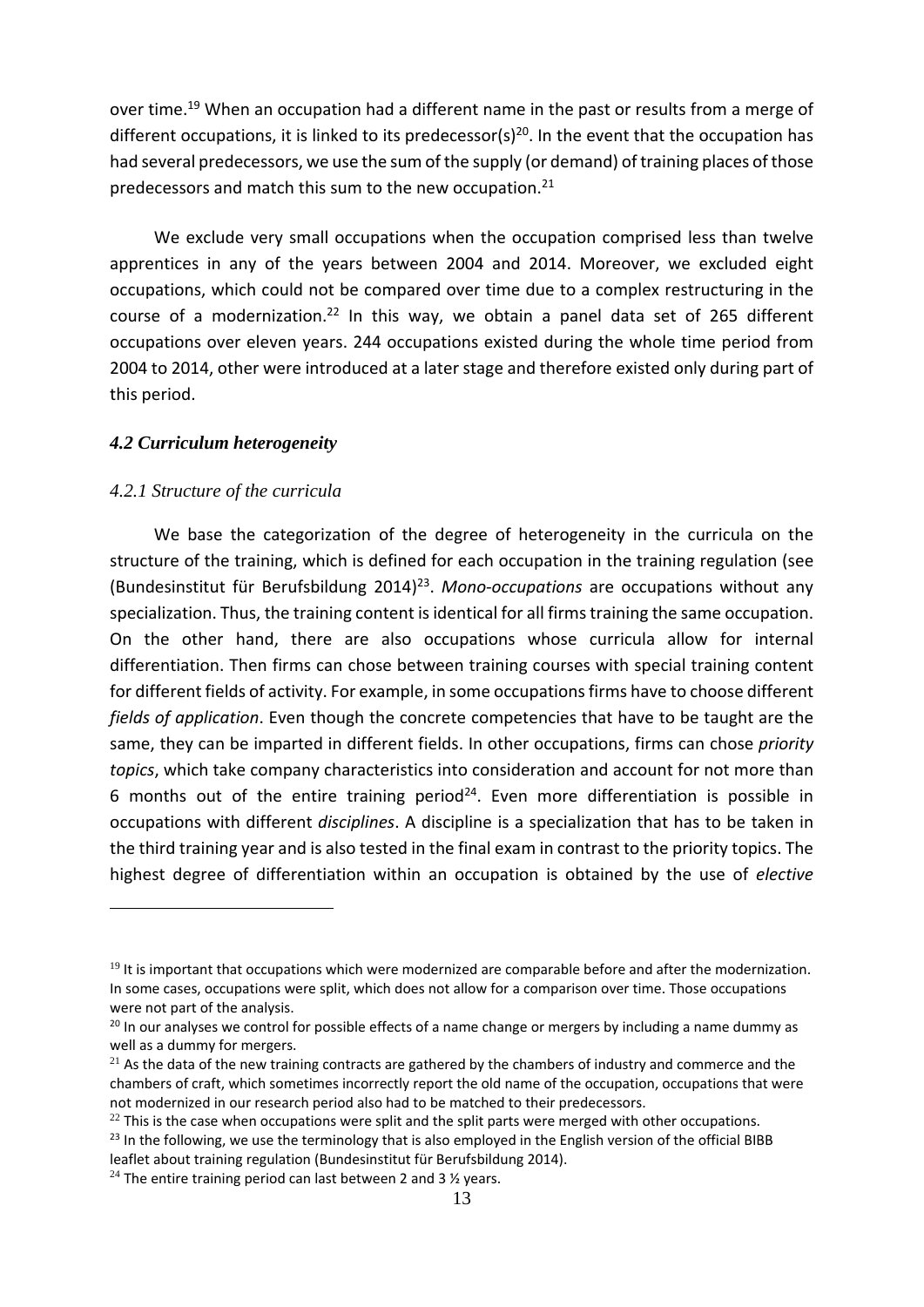*qualification units*. Usually several out of many possible units have to be chosen, which leads to a high number of different possible combinations within one occupation. In these occupations, firms have most possibilities to adapt the training content to their specific skill requirements. However, *elective qualification units* vary in the time they constitute of the total training time. In some occupations, they only account for half a training year, while in other occupations they account for a full training year. Bretschneider & Schwarz (2011) provide a graphical overview of the different structures of training curricula (see Figure A1).

We ranked the five different training structures according to their degree of differentiation. Doing so, we take into account the number of specializations and the time these specializations take in relation to the total training time. The structure with elective qualification units, for example, allows for the highest number of possible combinations as firms can choose several out of many possible qualification units (see Figure A1 in the appendix). In contrast, a structure including different disciplines means that firms can chose one discipline out of usually three or four disciplines. Therefore, the disciplines are mostly ranked lower than the qualification units. However, *th*e internal differentiation is not only determined by the *number* of specializations but also by the importance these specializations have in relation to the total training content. For example, when a firm can chose between 100 specializations, but these specializations are only supposed to last for one week, they are likely to be not very relevant for the skill acquisition of the apprentice. Therefore, we also take into account the time these specializations take in relation to the total training time. As a result, when the elective qualification units account only for a relatively short time period (e.g. only half a year), they are ranked lower than the disciplines. According to the number and relevance of choice options, we yield the following ranking on the degree of heterogeneity for the different curricula structures from less to more heterogeneous: mono‐occupations, fields of application, priority topics, elective qualification units (half a year) disciplines, and elective qualification units (full year).

#### *4.2.2 Defining the change in heterogeneity*

The amount of choice options, i.e. degree of heterogeneity, can only be changed in the course of a modernization. The operationalization of a modernization is straightforward as the result of a modernization is always the replacement of an old training curriculum by a new one. We allocated all modernizations into three groups: (1) modernizations creating less choice options in the curriculum, (2) modernizations that do not affect the choice options and (3) modernizations that allow for more curriculum heterogeneity.

In principle, changes in the degree of differentiation within an occupation can occur in four ways. Firstly, a curriculum could be given a different structure. For example, a change from e.g. a mono‐occupation to an occupation with disciplines is defined as a change towards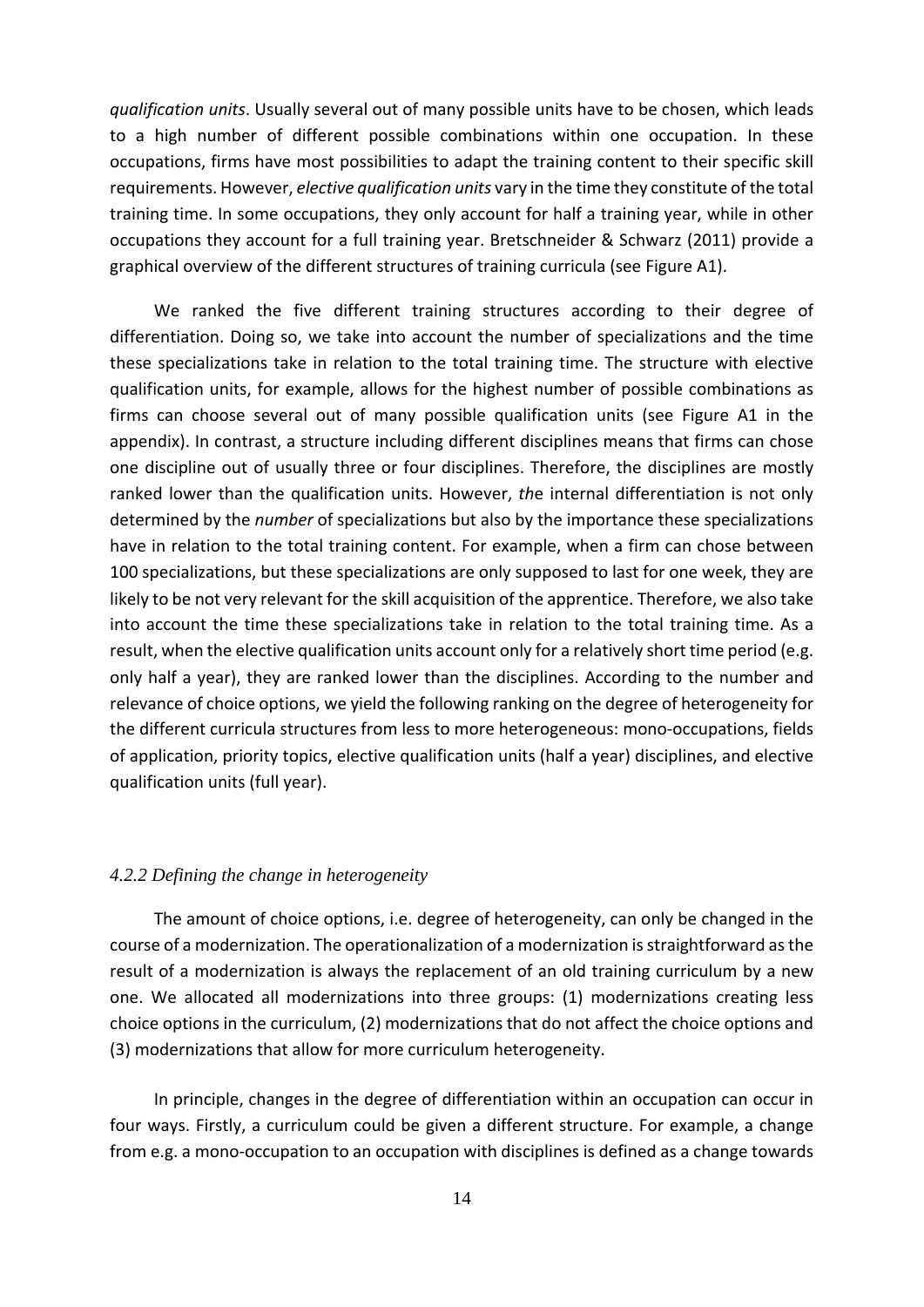more heterogeneity. Secondly, the amount of possible specialization options can change within a given structure of the curriculum (e.g. a firm can chose between two instead of three possible disciplines). Thirdly, the time spend on existing specializations in the curriculum can change (elective qualification units should last one year instead of only half a year). Fourthly, when several occupations are merged into one occupation, the modernization is coded as less heterogeneity.<sup>25</sup> Table A1 and Table A2 in the Appendix show the training structures and their respective number of choice options before and after the modernizations in the time period analyzed.

Table 1 provides an overview of how those modernizations in the different years are coded. In the period from the years 2005 to 2014, 103 modernizations were implemented, whereas 6 occupations were modernized twice.<sup>26</sup> Thus, in these years 97 occupations were modernized. For our analysis, we can make use of 86 different modernizations. 8 modernizations had to be excluded because they led to a split and a merge of several occupations at the same time, something which impedes a comparison between the pre‐ and post-treatment period<sup>27</sup>, and 9 modernizations were excluded because they affected very small occupations with fewer than 12 apprentices. From the 86 modernized occupations, 22 became more homogenous, 26 became more heterogeneous and 38 did not change their structure at all. As can be seen in Table 1, in each year at least two modernizations occurred, with peaks in the years 2005, 2006 and 2013.

The information about the modernizations is obtained from the BIBB database on occupations and their modernizations, which is available online28. New training regulations always come into force in the month of August in the respective year. Asthe new training year always starts in September, all new training contracts reported in this year have to abide by the valid curricula of the respective year. For example, when the occupation "plant mechanic" is modernized in 2004, all firms concluding and reporting a new training contract for training the "plant mechanic" in 2004 have to train according to the new regulation.

1

<sup>&</sup>lt;sup>25</sup> We also included a separate dummy on mergers to test for potential separate effect of merged occupations. Splits of occupations are not part of our database.

 $26$  For occupations that were modernized in 2004, we cannot compare a pre- and post-modernization period.

 $27$  A detailed description of the unambiguous modernization is available upon request.

<sup>&</sup>lt;sup>28</sup> https://www.bibb.de/de/berufeinfo.php/new\_modernised\_occupations\_by\_year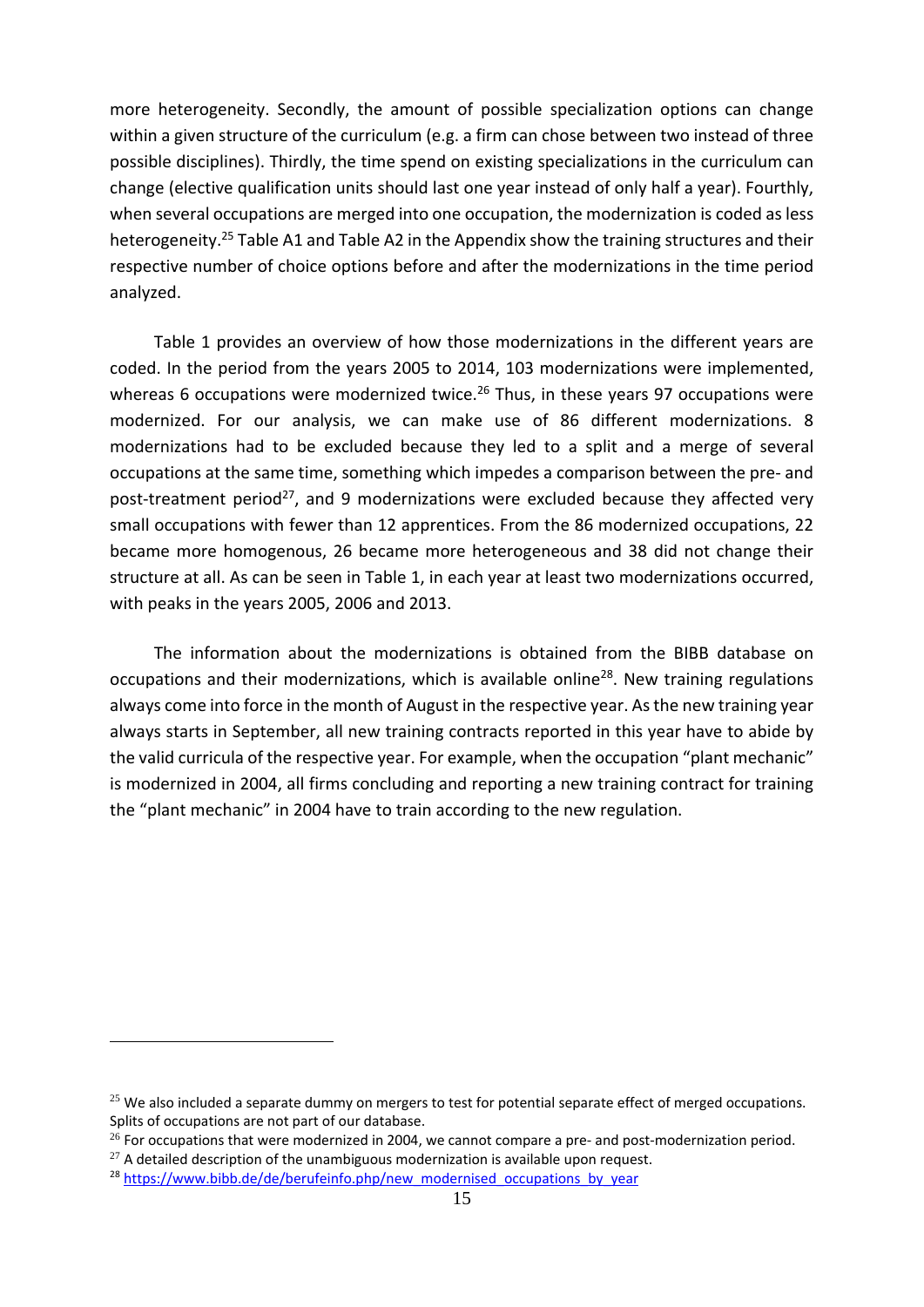| Year  | Modernizations        | Less            | No change in  | More                        |
|-------|-----------------------|-----------------|---------------|-----------------------------|
|       |                       | heterogeneity   | heterogeneity | heterogeneity               |
| 2005  | 15                    | 6(3)            | 6             | 3                           |
| 2006  | 16                    | 4 $(2)$         |               |                             |
| 2007  | 6                     | 1(1)            | 4             |                             |
| 2008  | $\mathcal{D}_{\cdot}$ | 1(0)            |               |                             |
| 2009  | 6                     | (1)<br>1        |               | 4                           |
| 2010  | 8                     | 1(0)            | 5             | 2                           |
| 2011  | 9                     | 1(0)            | 2             | 6                           |
| 2012  | 5                     | (0)<br>$\theta$ | 3             | 2                           |
| 2013  | 12                    | (3)<br>4        | 6             | $\mathcal{D}_{\mathcal{L}}$ |
| 2014  |                       | 3(1)            | 4             |                             |
| Total | 86                    | 22(11)          | 38            | 26                          |

**Table 1:** Curriculum modernizations between 2005 and 2014

*Note:* The number of merged occupations leading to less heterogeneity is displayed in parentheses in the third column. Modernized occupations that were split cannot be compared over time. These occupations are not included in the analysis. Moreover, curriculum modernizations for very small occupations (with fewer than 12 apprentices) are also not included.

### **5. Empirical strategy**

We first estimate occupational fixed-effect regressions in which we relate the supply of training places to the modernizations in the training curricula. To test the effect of changes in the degree of heterogeneity, we include two interaction terms indicating whether the modernization introduced more or less heterogeneity in the training curriculum. The occupational fixed‐effect regression is therefore specified as follows:

 $S_{ot} = \begin{bmatrix} \frac{\partial c}{\partial t} + \beta_1 \mod_{ot} + \beta_2 \text{hct}_{ot} + \beta_2 \text{hom}_{ot} + \delta_t dt + \gamma_0 t_0 + \varepsilon_0 t \end{bmatrix}$  (3)

 $S_{ot}$  denotes the supply of apprenticeship places in year t and occupation  $o$ . The indicator variable  $occ_0$  denotes the dummies for the different occupation. The variable  $mod_{ot}$  is 1 if an occupation is modernized and 0 if it is not yet or has never been modernized. Thus, the parameter  $\beta_1$  estimates the effect of the modernization itself. Six occupations were modernized twice in the time period analyzed. For these occupations, we used a second modernization dummy (not displayed in equation 3). To measure the effect of changes in curriculum heterogeneity, we include interaction terms indicating modernizations that allow for more heterogeneity ( $het_{ot}$ ) and modernizations that lead to less heterogeneity, i.e. more homogeneity  $(hom_{ot})$ . If the modernization implied a change towards more heterogeneity,  $het_{ot}$  takes the value 1 in the years after the modernization and 0 in the years before the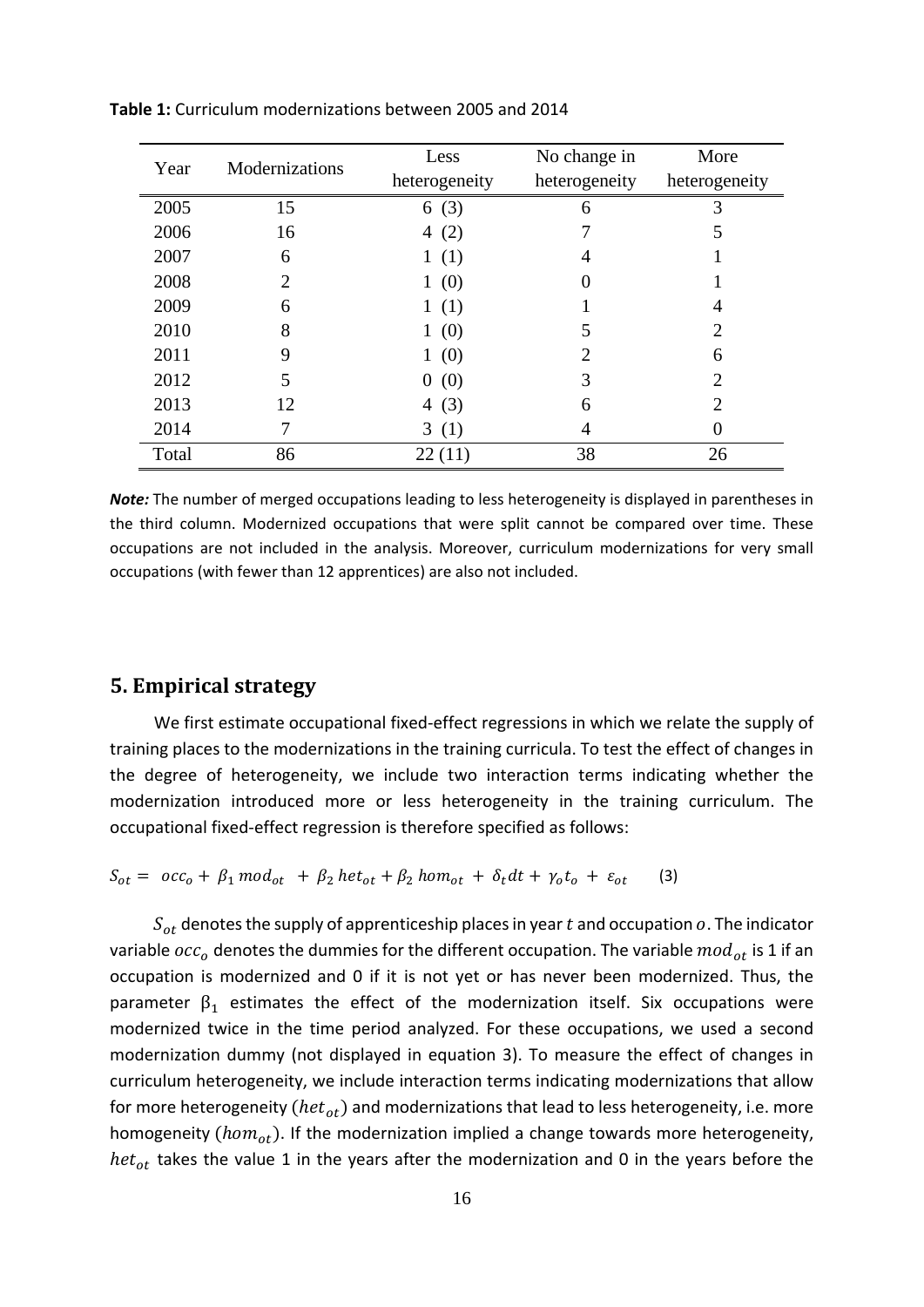modernization. When there was no change in the structure of the curriculum or when the number of choice options was reduced, the variable  $het_{ot}$  is always equal to 0. The values for *hom*<sub>ot</sub> are analogous. Thus,  $β_1$  and  $β_2$  estimate the effect of more or less heterogeneity respectively. As controls, the following variables are included: year dummies  $dt$  and occupation-specific time trends  $t_o$ . By the inclusion of the year dummies, we can exclude year specific exogenous shocks affecting the supply of apprenticeship places, such as cohortspecific demographic changes, changes in the number of school leavers and business cycle effects. The occupation‐specific time trends control for any occupation specific upwards or downwards trend in the number of apprenticeships.

Analogously, we also run a regression in which we analyze to what extent more or less heterogeneity in the curriculum introduced by the modernization affects students' demand for apprenticeship places:

$$
D_{ot} = \n\begin{bmatrix}\n\cos \theta + \beta_1 \mod_{ot} + \beta_2 \mid \text{let}_{ot} + \beta_2 \mid \text{hom}_{ot} + \delta_t \, dt + \gamma_0 \, t_0 + \beta_3 \, \text{name}_{ot} + \varepsilon_{ot}\n\end{bmatrix} \n\tag{4}
$$

This regression includes the same variables of interest and control variables as the training supply regressions. Moreover, we include an additional control variable  $name_{at}$  which indicates whether or not the name of the occupation has been changed during the modernization. Correspondingly,  $\beta_3$  estimates the effect of a name change. This variable measures potential changes in the attractiveness of the name of the occupation. Krewerth et al. (2004) show that the name of the occupation has a significant effect on the occupational choice of young school leavers. If policy makers choose a more attractive name, a name change might be associated with an increase in students' demand for apprenticeships.

#### **6. Results**

#### *6.1 Descriptive results*

First, we present some descriptive results on the relation between the modernizations and the supply of and demand for training places. Figure 1 shows average supply of and demand for training places over all occupations and years before and after the modernization differentiated by the three change categories: less heterogeneity, no change in the degree of heterogeneity and more heterogeneity. The values in the figure are based on the 86 modernizations in our period of analysis (See Table 1). Note that for each modernization the numbers of years before and after the modernization are different. For example, from the 22 occupations that became less heterogeneous after the modernization, 6 occupations were modernized in the year 2005 with only one observed pre‐treatment year and 8 post treatment years. Similarly, for occupations that were modernized in the year 2014, only one post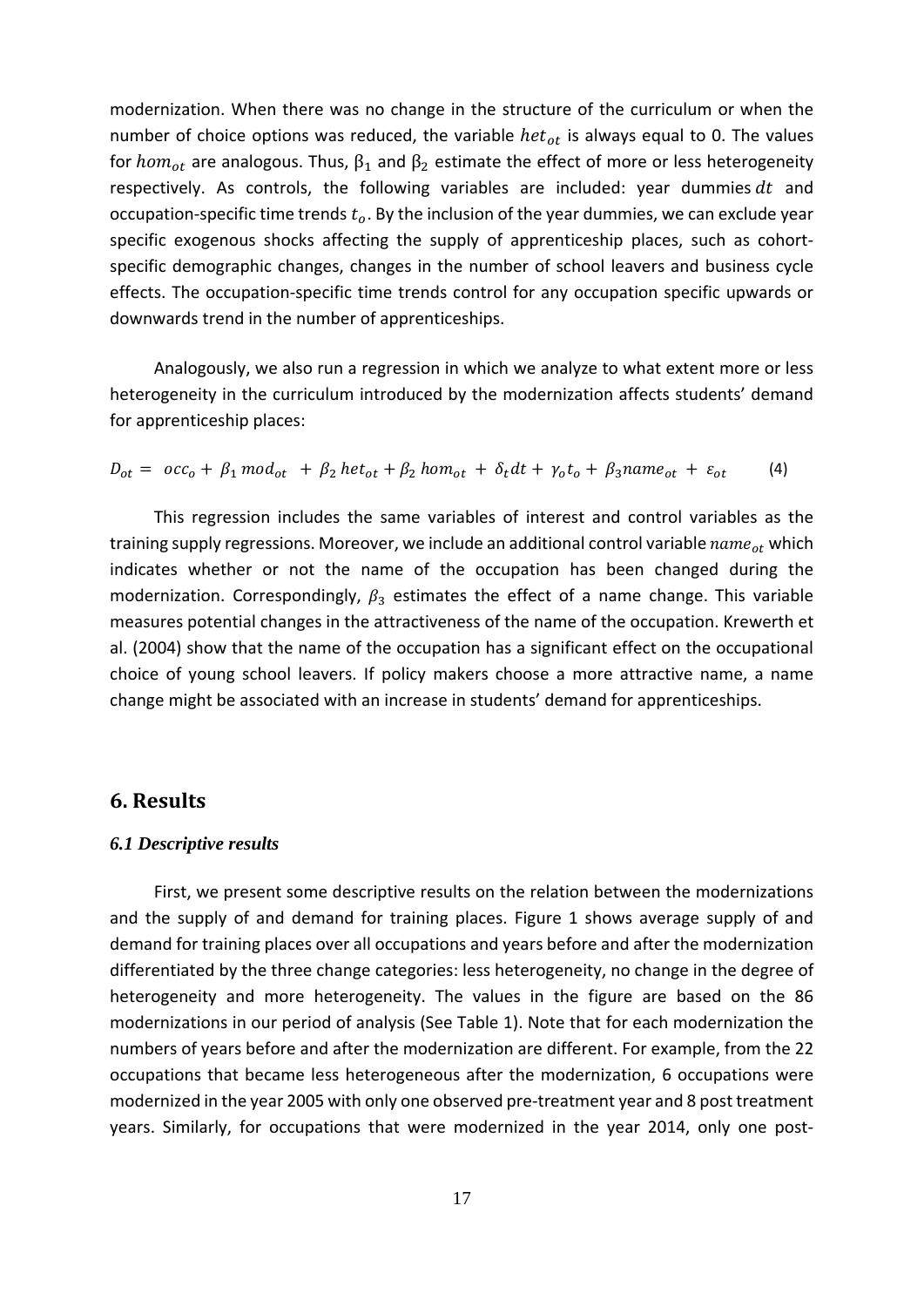treatment year can be observed. Accordingly, the modernization of the years in between imply more or fewer pre- and post-treatment years respectively.

Figure 1 shows that a lower degree of heterogeneity is associated to an extreme decrease in both the supply of and demand for training places. However, this large decrease is particularly due to two very large occupations. Conversely, when the structure of the curriculum becomes more heterogeneous, supply of and demand for training places increase by 73% and 56%, respectively. Also, when the curriculum structure does not change, both supply and demand show an increase after the modernization. These outcomes suggest that both firms and apprentices prefer more heterogeneity in the training regulation and dislike less heterogeneity.29



**Figure 1:** Demand for and supply of training places before and after the modernization

*Note:* The numbers refer to the average supply and demand over occupations as well as over the years before and after the modernization (het. = heterogeneity). Source: Demand and supply of training places in Germany. For this graphic, only the first modernizations are considered.

<u>.</u>

 $29$  This is in accordance with other findings that there are strong interdependencies between supply of and demand for apprenticeship places (Maier & Walden 2014; Behringer & Ulrich 1997).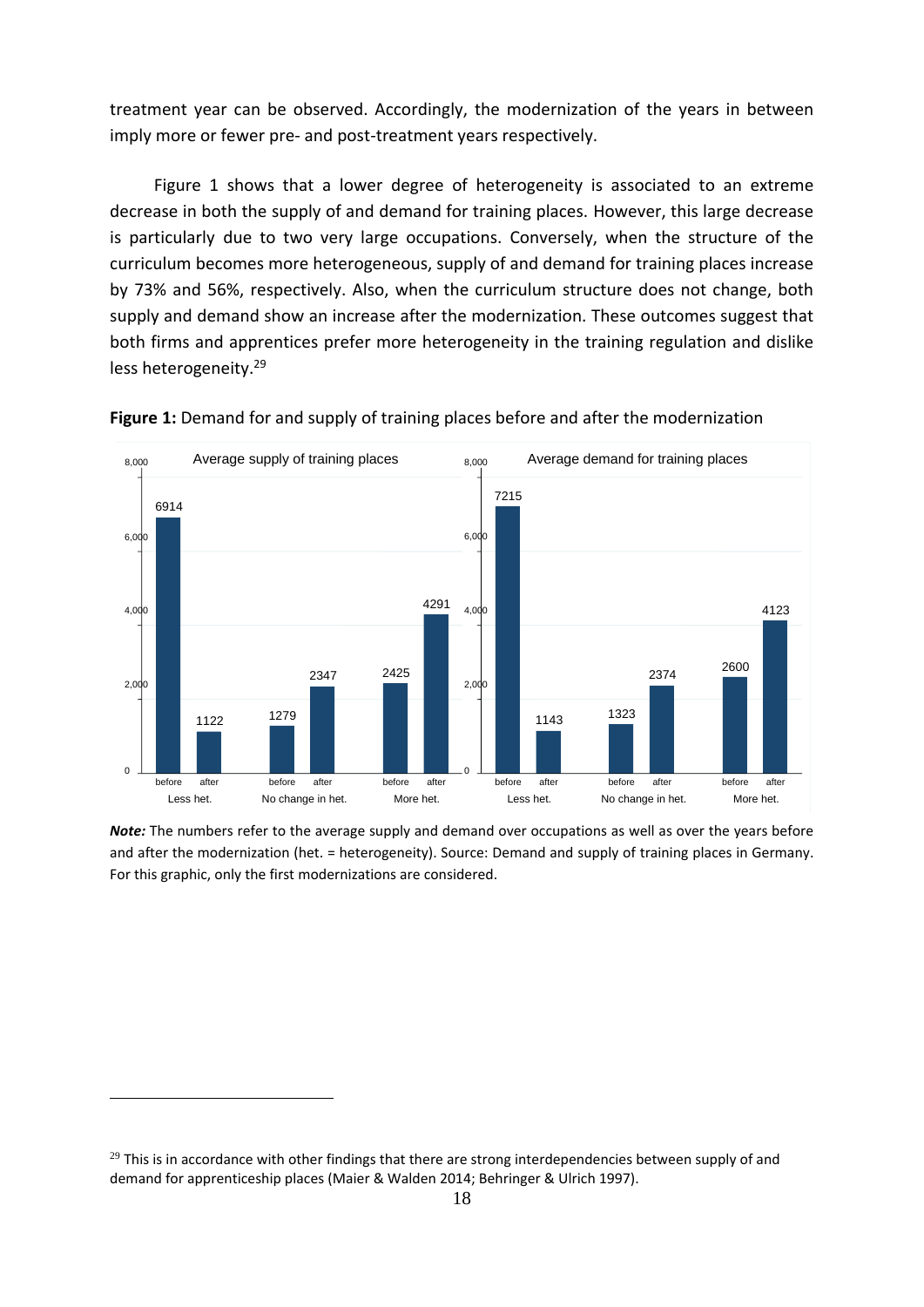#### *6.2 Regression results*

Table 2 shows the estimation results of the occupation fixed-effect regression on the supply of and demand for apprenticeships respectively. As six occupations were modernized twice in the respective time period, we include a control dummy for the second modernization and interaction terms indicating whether or not the second modernization was associated with more (or less) heterogeneity.

The estimation results show that most of the time curriculum modernizations as such are not significantly associated with the supply of training places. Nonetheless, as the data source is a full census, the non-significant coefficients can also be interpreted meaningfully.<sup>30</sup> The coefficient suggests that modernizations are slightly positively associated to firms' supply of training places. Considering the first modernizations, which make up 93% of all modernizations, a modernization as such is associated to an increase of the supply of 56 training places, which corresponds to 2.5% of the average supply of training places.<sup>31</sup> In contrast, the six second modernizations even had a negative effect on the supply of training places with a coefficient of ‐183.

Including the interaction variables on whether the modernizations were associated with more or less heterogeneity decreases the coefficient for the first modernizations and renders the coefficient for the second modernizations even more negative and significant at the five percent level. The coefficient for modernizations creating more heterogeneity is positive and significant at the 5% level. This is true for both the first modernization and also for the six second modernizations, whereas the coefficient of 1.057 for the second modernizations is much higher than the coefficient of 318 for the remaining 80 modernizations. However, considering the average supply of training places of 2,215, even the coefficient for the first modernization implies a substantial increase of 14%. This shows that modernizations of the curriculum only successfully increase the supply of training places if firms receive more opportunities to adapt the curriculum to their needs. These results confirm hypotheses 2 and reject hypothesis 1. These results also support the theory that the effect is indeed channeled via the firm's post training benefits and not via the training costs. Training could become less costly after any modernization, but it is only the heterogeneity which leads to an increased wedge between productivity and wages.

The estimation results also show that modernizations that reduce the heterogeneity in the curriculum decrease the supply of training places by 209, which is a decrease of 9%. We

1

 $30$  Usually the significance levels indicate the probability that this estimate is true in the population. In this case we have administrative data from the whole population, i.e. supply of new training contracts. For a description of the dataset please see (Flemming & Granath 2011).

 $31$  The average supply of training places is 2,215.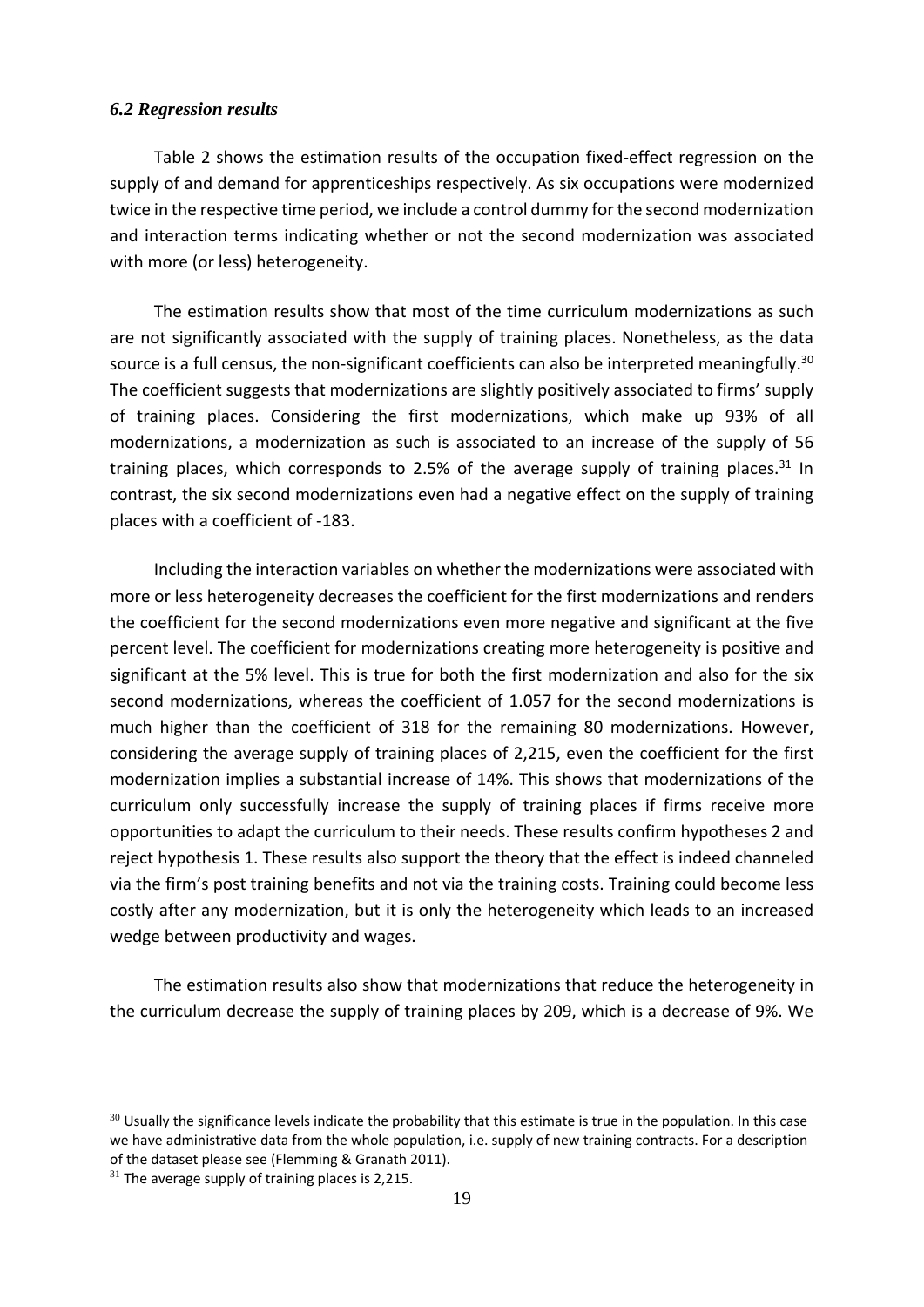also test for a separate effect of merged occupations by including a variable indicating whether the modernization consisted of a merger of occupations (column 3). The results show that the negative effect of less heterogeneity is mainly due to modernizations that combined several occupations into one. Including this control variable, the coefficient for less heterogeneity increases and the coefficient for the merge of occupation is -336 and significant at the 10% level. The coefficient, however, is much lower than what was suggested by the descriptive analysis in Figure 1. This is probably due to the fact that occupations are often merged when they are on a downward trend anyway. As we control for occupation specific time trends in the regression analysis, the coefficient is lower than descriptive results suggest.

Table 2 also shows the estimation results on students' demand for training places (columns 4 to 6). These results seem to be rather similar.<sup>32</sup> Students are more likely to apply for occupations that provide more heterogeneity in the training curriculum as the coefficient for more heterogeneity in the curricula is positive (205) and significant. Also the coefficient for the six second modernizations creating more heterogeneity is positive and significant at the 1 percent level. When comparing these results to the estimation results for the supply of apprenticeship places, one can see that the former coefficients are slightly smaller (at least for the first modernizations). This suggests that students' demand for apprenticeships is less sensitive to having more heterogeneity in the curriculum than the firm's supply.

Again, the modernization as such has an insignificant effect on the demand of training places. Moreover, modernizations which lead to more homogeneous curricula are not significantly related to the demand for apprenticeship places. Thus, we have to reject hypotheses 3 and 4. The positive coefficient of more heterogeneity could suggest that more choice options always enhance the graduates' productivity.

1

 $32$  It is indeed not very surprising that the estimation results on supply and demand are closely related. Excess supply or demand is usually not large as the majority of all firms that supply apprenticeships also find apprentices and most students who would like to have an apprenticeship find one. When we regress the number of new apprenticeship contracts (i.e., matched supply and demand) on the same explanatory variables, the estimation results are indeed very similar.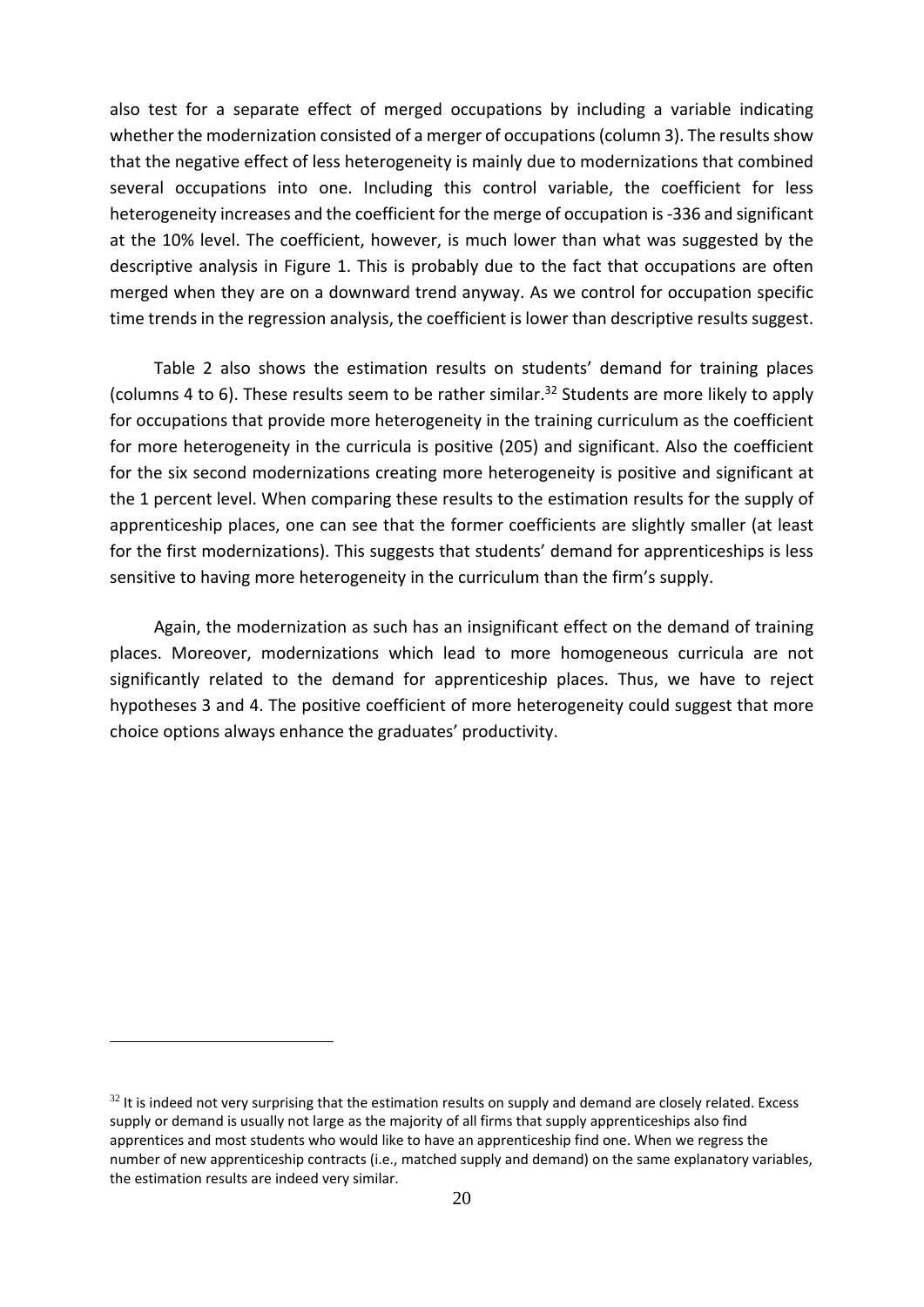|                                              | (1)       | (2)          | (3)                    | (4)          | (5)           | (6)           |
|----------------------------------------------|-----------|--------------|------------------------|--------------|---------------|---------------|
|                                              | Supply    | Supply       | Supply                 | Demand       | Demand        | Demand        |
| Modernized (before/after)                    | 55.68     | 15.55        | 15.48                  | 41.49        | $-0.94$       | 8.06          |
|                                              | (1.32)    | (0.25)       | (0.25)                 | (0.83)       | $(-0.01)$     | (0.12)        |
| More heterogeneity                           |           | 317.83**     | $318.62***$            |              | 205.47*       | 204.75*       |
|                                              |           | (3.23)       | (3.24)                 |              | (2.26)        | (2.25)        |
| Less heterogeneity                           |           | $-209.41$ *  | $-38.24$               |              | $-57.68$      | 3.22          |
|                                              |           | $(-2.01)$    | $(-0.28)$              |              | $(-0.59)$     | (0.03)        |
| Merge of occupations                         |           |              | $-335.53$ <sup>*</sup> |              |               | $-125.60$     |
|                                              |           |              | $(-2.00)$              |              |               | $(-0.77)$     |
| Modernized (before/after) (2. Modernization) | $-183.20$ | $-794.78***$ | $-794.82**$            | $-922.74***$ | $-1444.62***$ | $-1446.49***$ |
|                                              | $(-1.06)$ | $(-2.81)$    | $(-2.81)$              | $(-4.50)$    | $(-5.54)$     | $(-5.54)$     |
| More heterogeneity (2. Modernization)        |           | $1057.13***$ | 1085.89**              |              | $1461.85***$  | $1458.16***$  |
|                                              |           | (2.76)       | (2.83)                 |              | (3.49)        | (3.49)        |
| Less heterogeneity (2. Modernization)        |           | 939.88       | 939.96                 |              | 1162.70       | 1137.38       |
|                                              |           | (1.92)       | (1.92)                 |              | (1.77)        | (1.73)        |
| Year dummies (Reference 2004)                |           |              |                        |              |               |               |
|                                              |           |              |                        |              |               |               |
| 2005                                         | $-9.96$   | $-11.74$     | $-11.16$               | $-10.74$     | $-12.73$      | $-12.47$      |
|                                              | $(-0.02)$ | $(-0.03)$    | $(-0.02)$              | $(-0.02)$    | $(-0.03)$     | $(-0.03)$     |
| 2006                                         | 174.52    | 166.77       | 167.95                 | 206.30       | 200.34        | 201.06        |
|                                              | (0.19)    | (0.18)       | (0.18)                 | (0.24)       | (0.23)        | (0.23)        |
| 2007                                         | 459.99    | 446.22       | 448.07                 | 428.52       | 419.04        | 419.93        |
|                                              | (0.33)    | (0.32)       | (0.32)                 | (0.33)       | (0.32)        | (0.32)        |
| 2008                                         | 499.61    | 480.16       | 482.01                 | 403.31       | 390.05        | 390.84        |
|                                              | (0.27)    | (0.26)       | (0.26)                 | (0.23)       | (0.23)        | (0.23)        |
| 2009                                         | 377.82    | 351.77       | 354.91                 | 306.61       | 289.63        | 290.85        |
|                                              | (0.16)    | (0.15)       | (0.15)                 | (0.14)       | (0.13)        | (0.14)        |
| 2010                                         | 459.92    | 425.66       | 429.47                 | 375.65       | 355.32        | 356.67        |
|                                              | (0.16)    | (0.15)       | (0.15)                 | (0.14)       | (0.14)        | (0.14)        |

**Table 2:** Supply of and demand for apprenticeship places (occupation fixed-effects regressions)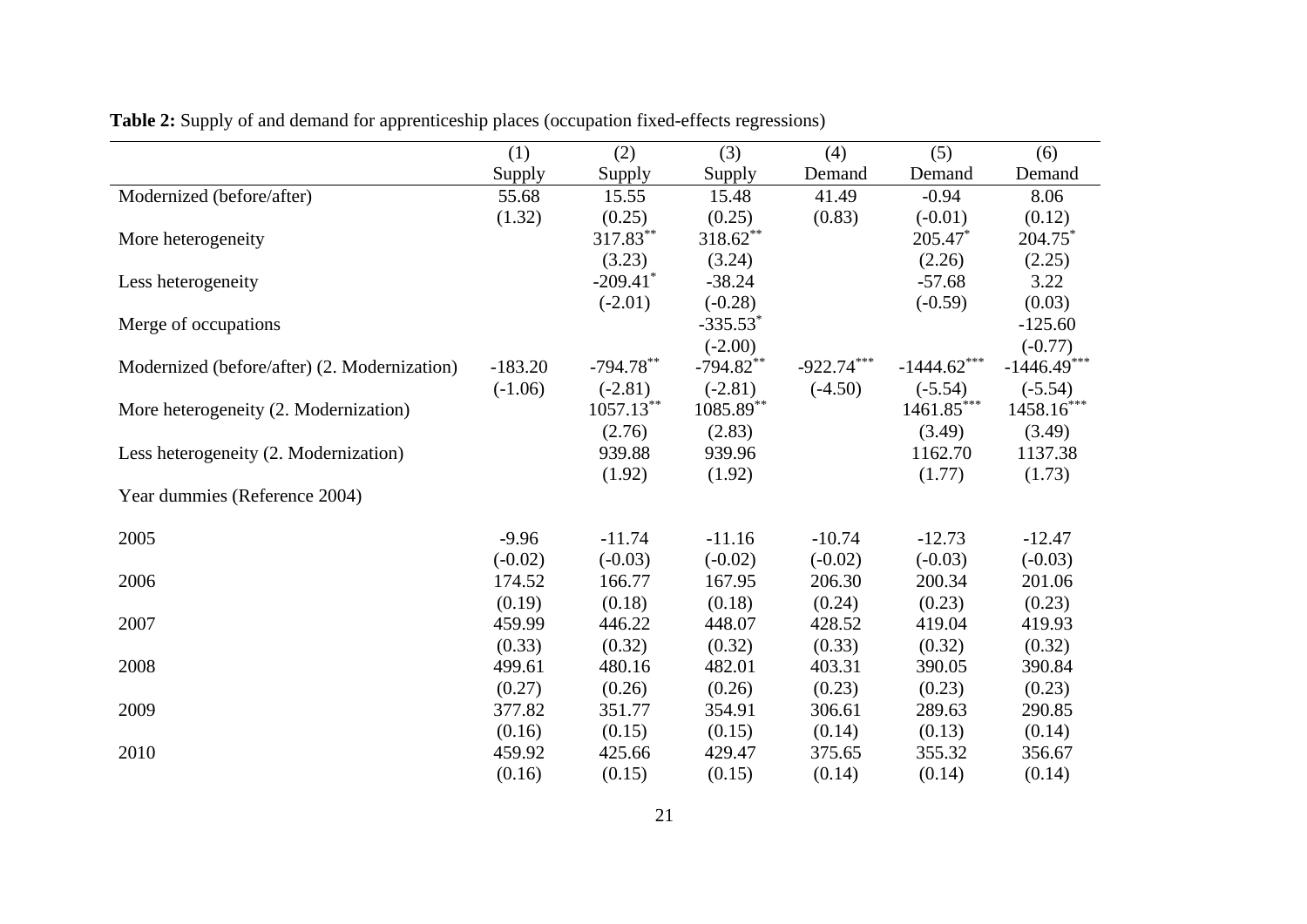| 2011                            | 613.44    | 567.84    | 571.55    | 497.88       | 471.10    | 472.30    |
|---------------------------------|-----------|-----------|-----------|--------------|-----------|-----------|
|                                 | (0.19)    | (0.17)    | (0.17)    | (0.16)       | (0.16)    | (0.16)    |
| 2012                            | 642.75    | 589.26    | 593.53    | 541.10       | 507.02    | 508.37    |
|                                 | (0.17)    | (0.16)    | (0.16)    | (0.16)       | (0.15)    | (0.15)    |
| 2013                            | 642.71    | 586.20    | 592.36    | 569.85       | 533.42    | 535.28    |
|                                 | (0.15)    | (0.14)    | (0.14)    | (0.15)       | (0.14)    | (0.14)    |
| 2014                            | 710.71    | 654.20    | 660.36    | 637.85       | 601.42    | 603.28    |
|                                 | (0.15)    | (0.14)    | (0.14)    | (0.15)       | (0.14)    | (0.14)    |
| Name change                     |           |           |           | $-49.17$     | $-50.39$  | $-70.04$  |
|                                 |           |           |           | $(-0.63)$    | $(-0.64)$ | $(-0.84)$ |
| Name change (2. Modernization)  |           |           |           | $1219.16***$ | 397.90    | 421.79    |
|                                 |           |           |           | (3.74)       | (0.83)    | (0.88)    |
| Constant                        | 166445.89 | 155262.24 | 156608.42 | 186269.15    | 179077.74 | 179463.72 |
|                                 | (0.18)    | (0.17)    | (0.17)    | (0.22)       | (0.21)    | (0.21)    |
| Occupation-specific year trends | yes       | yes       | yes       | yes          | yes       | yes       |
| Occupation FE                   | yes       | yes       | yes       | yes          | yes       | yes       |
| Number of occupations           | 265       | 265       | 265       | 265          | 265       | 265       |
| <b>Observations</b>             | 2843      | 2843      | 2843      | 2843         | 2843      | 2843      |
| R <sub>2</sub>                  | 0.69      | 0.69      | 0.69      | 0.79         | 0.80      | 0.80      |

*Note:* T-statistics in parentheses, \*\*\* p<0.01, \*\* p<0.05, \* p<0.1.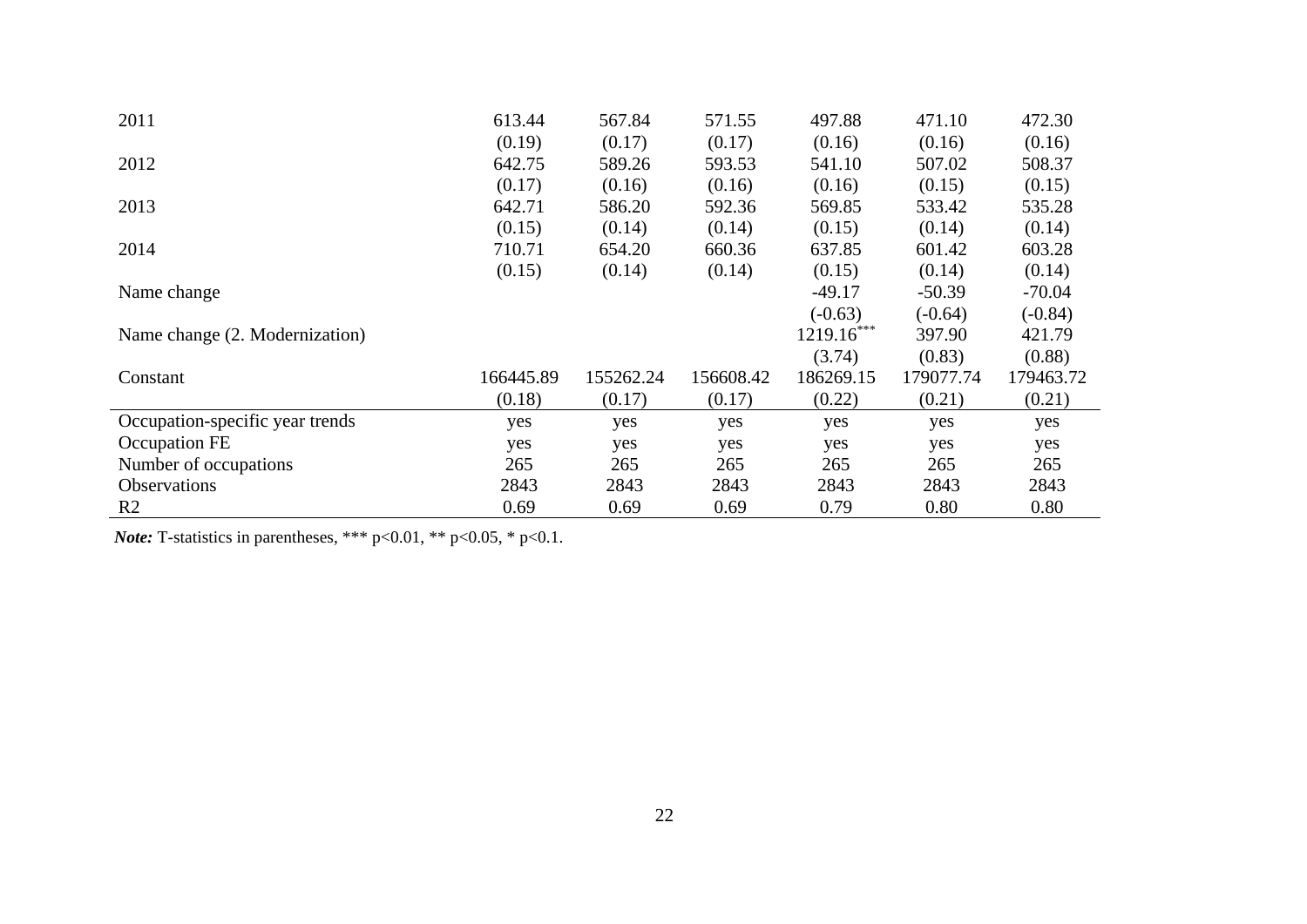#### *6.3 Robustness test*

1

#### *Only a temporary effect?*

In order to test whether the effect of the modernization is particularly large in the first year after the modernization and levels off in the following years, we created a variable which is one for the immediate year after the modernization and zero in all other years. We further created two variables indicating the interaction between the first year after the modernization and the change towards more or less heterogeneity. The variables are again 1 for the year immediately after the modernization that leads to more (or less) heterogeneity and zero in all other years. We estimated the two baseline regressions for supply and demand (shown again in column 1 and 4 of Table 3), respectively<sup>33</sup>, including these control variables (see columns 2 and 5 of Table 3). The estimation results show that the first year after the modernization does not have any significant effect on firms' supply of or students' demand for apprenticeship places. Moreover, in both the supply and demand regressions, the estimation results on the effects of modernization remain robust showing that more heterogeneity in the curriculum increases both supply and demand for apprenticeship places.

#### *Anticipation effect before the modernization*

The increase in supply and demand after modernizations that increase curriculum heterogeneity could also be due to a dip in the supply and/or demand in the year before the modernization, if firms and students anticipated the modernization and postponed the training to the next year when the modernized curriculum was introduced. To test whether this could be a driver of the effects of the modernization, we also added a dummy variable for the year immediately before the modernization to the baseline regression. Again, we also construct interaction terms, which differentiate between modernizations creating more and less heterogeneity. The estimation results presented in Table 3 (column 3 and 6) show that the coefficients for modernization creating more heterogeneity even become larger, whereas the coefficients of the dummy variable for the last year before the modernization with more heterogeneity are also significantly positive. This suggests that firms already tend to increase their supply of apprenticeships one year before the modernization anticipating that the training curricula will be modernized and more choice options will be introduced.

<sup>&</sup>lt;sup>33</sup> If we take the regression in column 3 and 6 of Table 2 as baseline regressions, including these control variables has similar effects.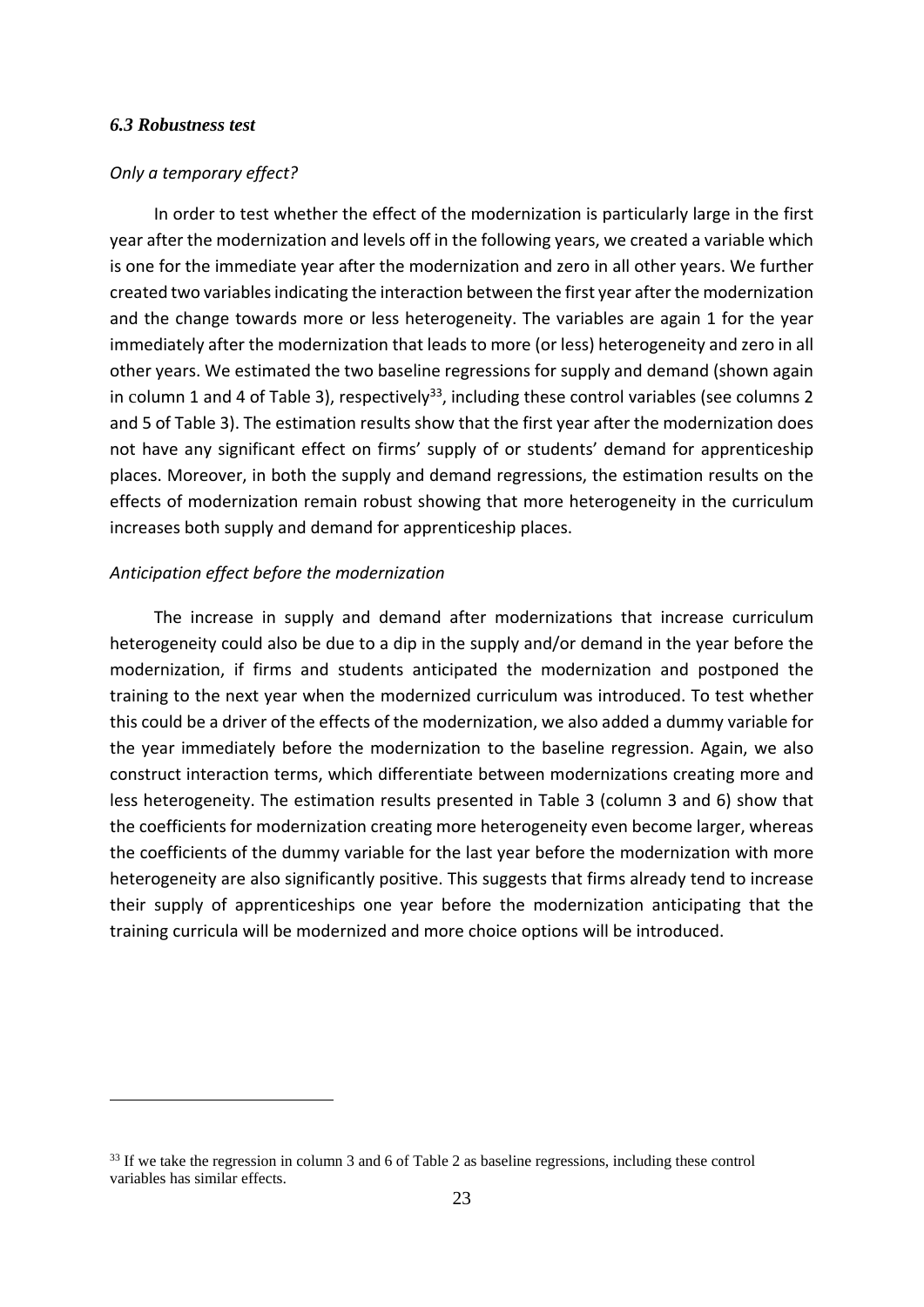|                                                        | (1)                    | (2)          | (3)          | (4)                   | (5)                      | (6)           |
|--------------------------------------------------------|------------------------|--------------|--------------|-----------------------|--------------------------|---------------|
|                                                        | Supply                 | Supply       | Supply       | Demand                | Demand                   | Demand        |
| Modernized (before/after)                              | 15.55                  | 21.00        | $-0.16$      | $-1.09$               | $-26.52$                 | $-61.47$      |
|                                                        | (0.25)                 | (0.29)       | $(-0.00)$    | $(-0.02)$             | $(-0.35)$                | $(-0.69)$     |
| More heterogeneity                                     | 317.83**               | $322.40***$  | $646.90***$  | $209.72$ <sup>*</sup> | $209.49*$                | 537.94***     |
|                                                        | (3.23)                 | (2.80)       | (4.56)       | (2.31)                | (1.97)                   | (4.11)        |
| Less heterogeneity                                     | $-209.41$ <sup>*</sup> | $-225.64$    | $-275.84$    | $-61.32$              | $-46.25$                 | 51.29         |
|                                                        | $(-2.01)$              | $(-1.81)$    | $(-1.79)$    | $(-0.63)$             | $(-0.40)$                | (0.36)        |
| Modernized (before/after) (2. Modernization)           | $-794.78***$           | $-796.32**$  | $-742.99***$ | $-1443.87***$         | $-1439.88***$            | $-1389.40***$ |
|                                                        | $(-2.81)$              | $(-2.81)$    | $(-2.63)$    | $(-5.53)$             | $(-5.51)$                | $(-5.34)$     |
| More heterogeneity (2. Modernization)                  | $1057.13***$           | $1058.78***$ | $1046.41***$ | $1647.41***$          | $1631.73***$             | $1613.30***$  |
|                                                        | (2.76)                 | (2.75)       | (2.73)       | (4.66)                | (4.60)                   | (4.57)        |
| Less heterogeneity (2. Modernization)                  | 939.88                 | 944.61       | 898.21       | 1559.68***            | $1541.68^{\ast\ast\ast}$ | $1499.63***$  |
|                                                        | (1.92)                 | (1.92)       | (1.84)       | (3.45)                | (3.41)                   | (3.33)        |
| First year after modernization                         |                        | $-10.16$     | $-6.19$      |                       | 47.19                    | 54.07         |
|                                                        |                        | $(-0.14)$    | $(-0.08)$    |                       | (0.70)                   | (0.80)        |
| First after modernization with more heterogeneity      |                        | $-9.05$      | $-80.90$     |                       | 1.57                     | $-71.08$      |
|                                                        |                        | $(-0.08)$    | $(-0.72)$    |                       | (0.02)                   | $(-0.68)$     |
| First after modernization with less heterogeneity      |                        | 29.31        | 34.48        |                       | $-28.64$                 | $-45.85$      |
|                                                        |                        | (0.24)       | (0.28)       |                       | $(-0.25)$                | $(-0.40)$     |
| Last year before modernization                         |                        |              | $-30.50$     |                       |                          | $-53.47$      |
|                                                        |                        |              | $(-0.39)$    |                       |                          | $(-0.75)$     |
| Last year before modernization with more               |                        |              | 459.38***    |                       |                          | $466.84***$   |
| heterogeneity                                          |                        |              |              |                       |                          |               |
|                                                        |                        |              | (3.79)       |                       |                          | (4.17)        |
| Last year before modernization with less heterogeneity |                        |              | $-73.59$     |                       |                          | 142.31        |
|                                                        |                        |              | $(-0.55)$    |                       |                          | (1.15)        |
| Name change                                            |                        |              |              | $-50.01$              | $-50.08$                 | $-53.39$      |
|                                                        |                        |              |              | $(-0.63)$             | $(-0.63)$                | $(-0.68)$     |
| Constant                                               | 155262.24              | 155514.18    | 157810.58    | 179003.32             | 176230.71                | 177376.47     |

**Table 3**: Supply and demand for apprenticeship places (occupation fixed-effects regressions controlling for anticipation and short-term effects)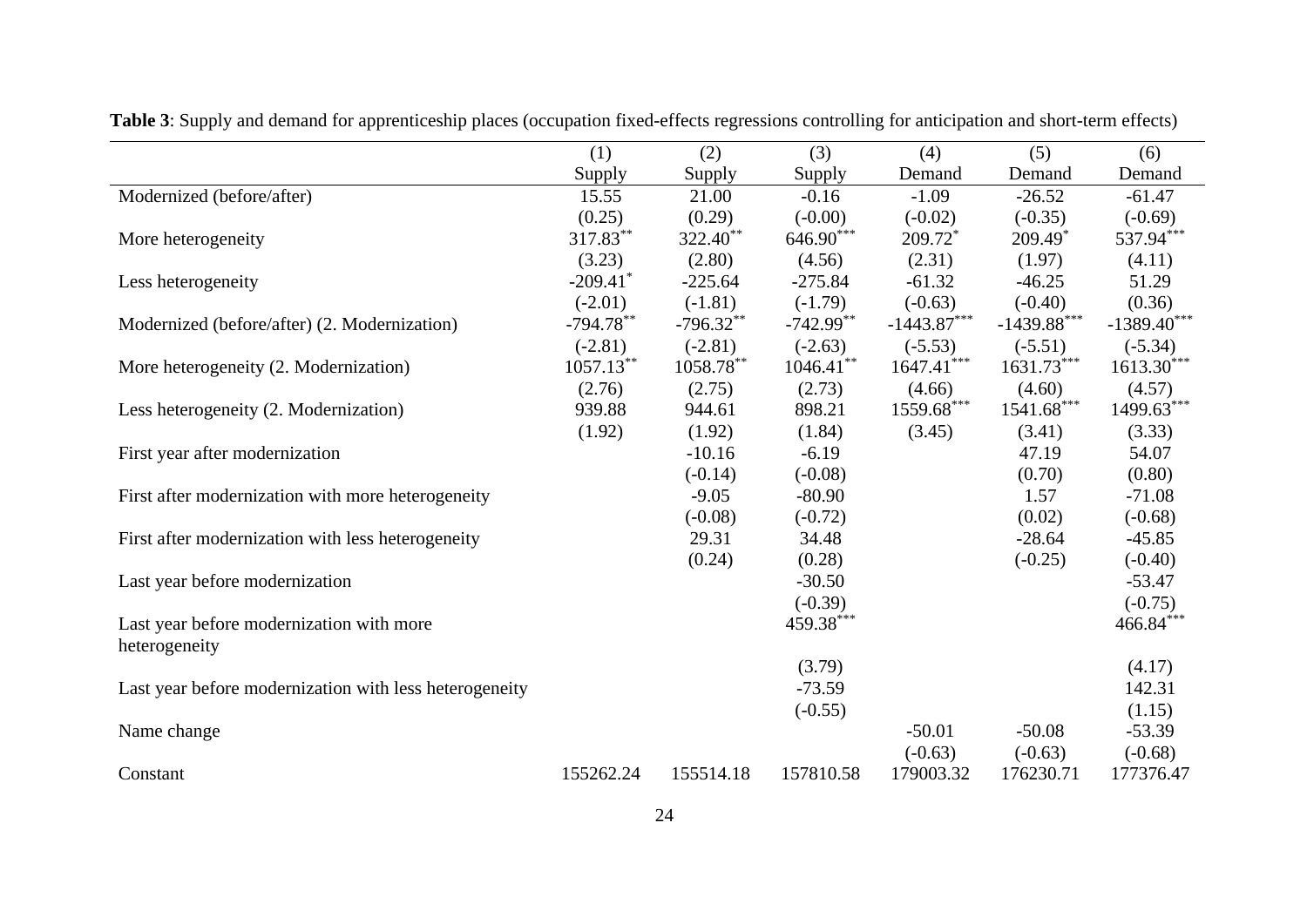|                                 | (0.1)<br>17 | (0.17) | (0.17) | (0.21) | (0.20) | (0.21) |
|---------------------------------|-------------|--------|--------|--------|--------|--------|
| Occupation-specific year trends | yes         | yes    | yes    | yes    | yes    | yes.   |
| <b>Occupation FE</b>            | ves         | yes    | yes    | yes    | yes    | yes    |
| Number of occupations           | 265         | 265    | 265    | 265    | 265    | 265    |
| Observations                    | 2843        | 2843   | 2843   | 2843   | 2843   | 2843   |
| R <sub>2</sub>                  | 0.69        | 0.69   | 0.69   | 0.80   | 0.80   | 0.80   |

*Note:* T-statistics in parentheses, \*\*\* p<0.01, \*\* p<0.05, \* p<0.1.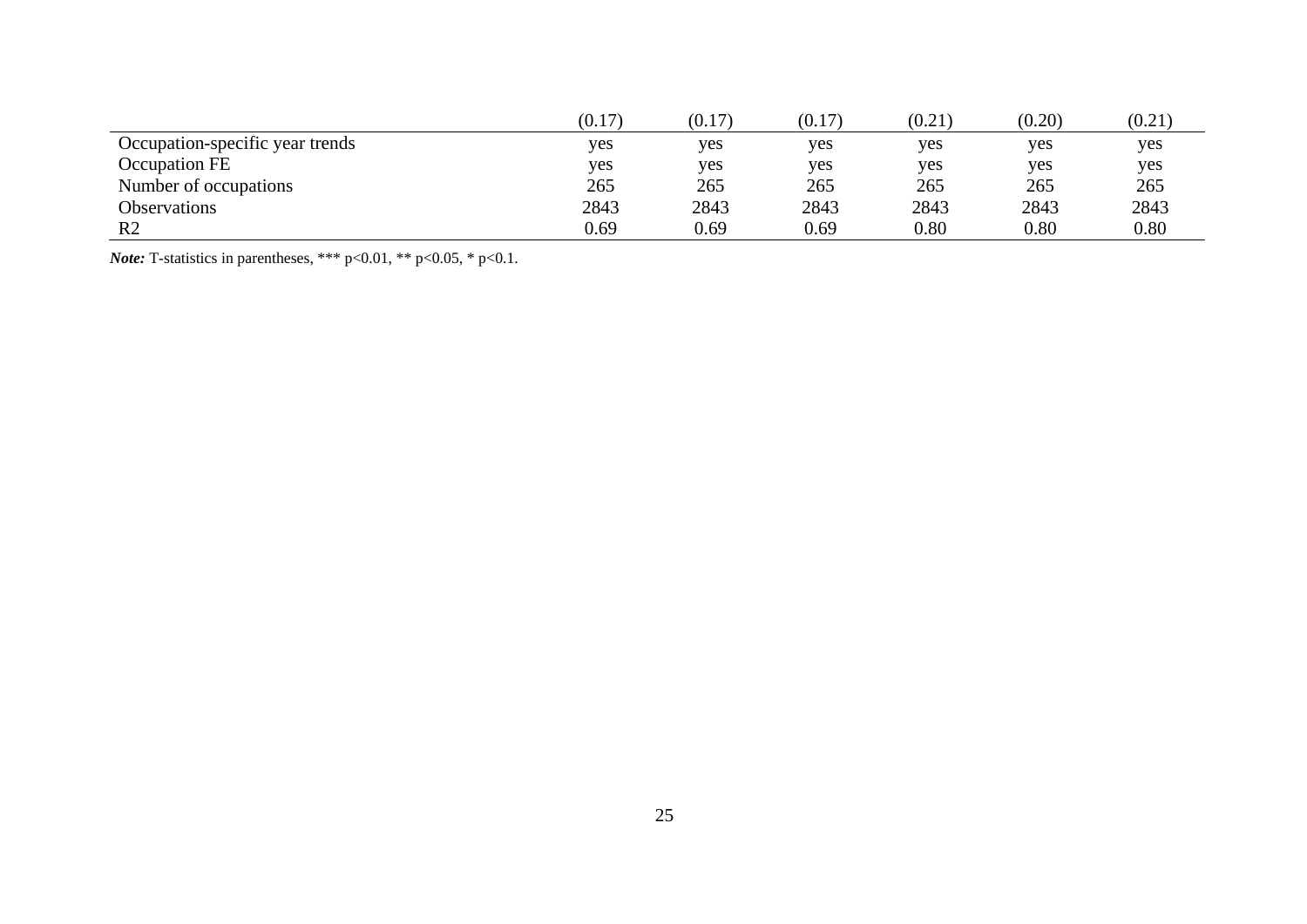### **7. Conclusion**

1

In this paper, we analyzed the effect of heterogeneity within training curricula on the supply of and demand for apprenticeship training places. We make use of the modernizations of training curricula to find the effect of creating more or less heterogeneity in the contents of a training curriculum. We find that more heterogeneity in a training curriculum increases both supply and demand for training places in the occupation.

Modernizations of training curricula are a relatively exogenous change of the institutional training framework. However, one might argue that choice options could be introduced in the same year of other unobserved changes that might affect the supply or demand for apprenticeship places. Such changes could refer to the business cycle or the demographic situation. However, by including year dummies and occupation‐specific time trends, we can rule out a substantial amount of potential endogeneity. Moreover, the exact year of the modernized regulation can be seen as relatively random as occupations are not regularly modernized.

Our estimation results show that introducing more heterogeneity in a training curriculum increases the number of apprenticeship places offered by firms as well as students' demand for these places. This suggests that having a curriculum that fits more closely to the requirements of a firm's production process is necessary to ensure the attractiveness of the dual system both for the firm and the apprentice. A modernization, which improves the match between the content of the curriculum and firms' training needs, makes apprenticeship training more effective and graduated apprentices more productive. As the production processes of firms are often quite diverse, it is recommendable to allow for sufficient choice options in the training curriculum when a modernization is implemented. Firms are willing to offer more training places when they can expect higher post-training benefits from their apprentices. Moreover, more specific curricula also increase the market power of firms, something which enables them to pay wages that are below workers' productivity.

However, we find that the beneficial effect of more heterogeneity in the training curricula for the firms does not lead to a decrease in potential students' demand for apprenticeships. Instead, we find that a more heterogeneous curriculum also increases students' demand for apprenticeship places. This might be explained by a positive net effect of heterogeneity on skilled worker wages when they acquire more skills that they can apply in their job instead of skills they could not use in the firm where they are employed. $34$ 

 $34$  The available data does not allow us to estimate the effect of heterogeneity on skilled worker wages.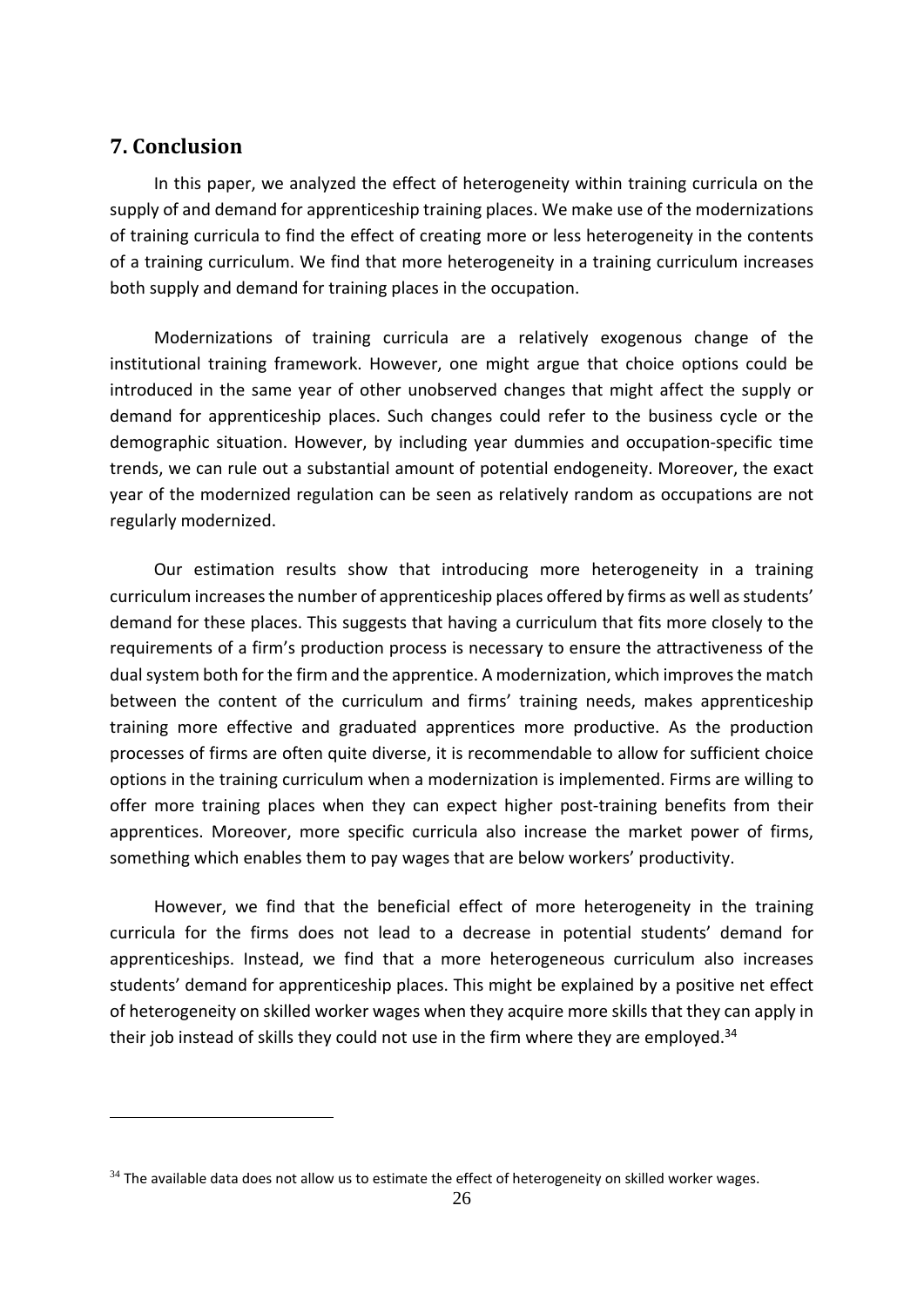While a sufficient number of choice options is important for the attractiveness of a curriculum for both firms and apprentices, it might also be important to ensure a certain standardization, because too much heterogeneity will give graduated apprentices very few chances outside their training firm. Also for firms, some standardization of the contents of the training curriculum could have positive effects. When firms search for workers on the external labor market, they will benefit from a higher number of apprenticeship graduates that could potentially work in their firm. In contrast, having too much heterogeneity would restrict the possibilities to recruit skilled workers from other firms. The number of suitable skilled workers would then fully depend on the firm's own engagement in apprenticeship training. Our findings show that the modernizations that increased heterogeneity in the curricula of apprenticeship training in Germany retained sufficient standardization to prevent these potential adverse effects.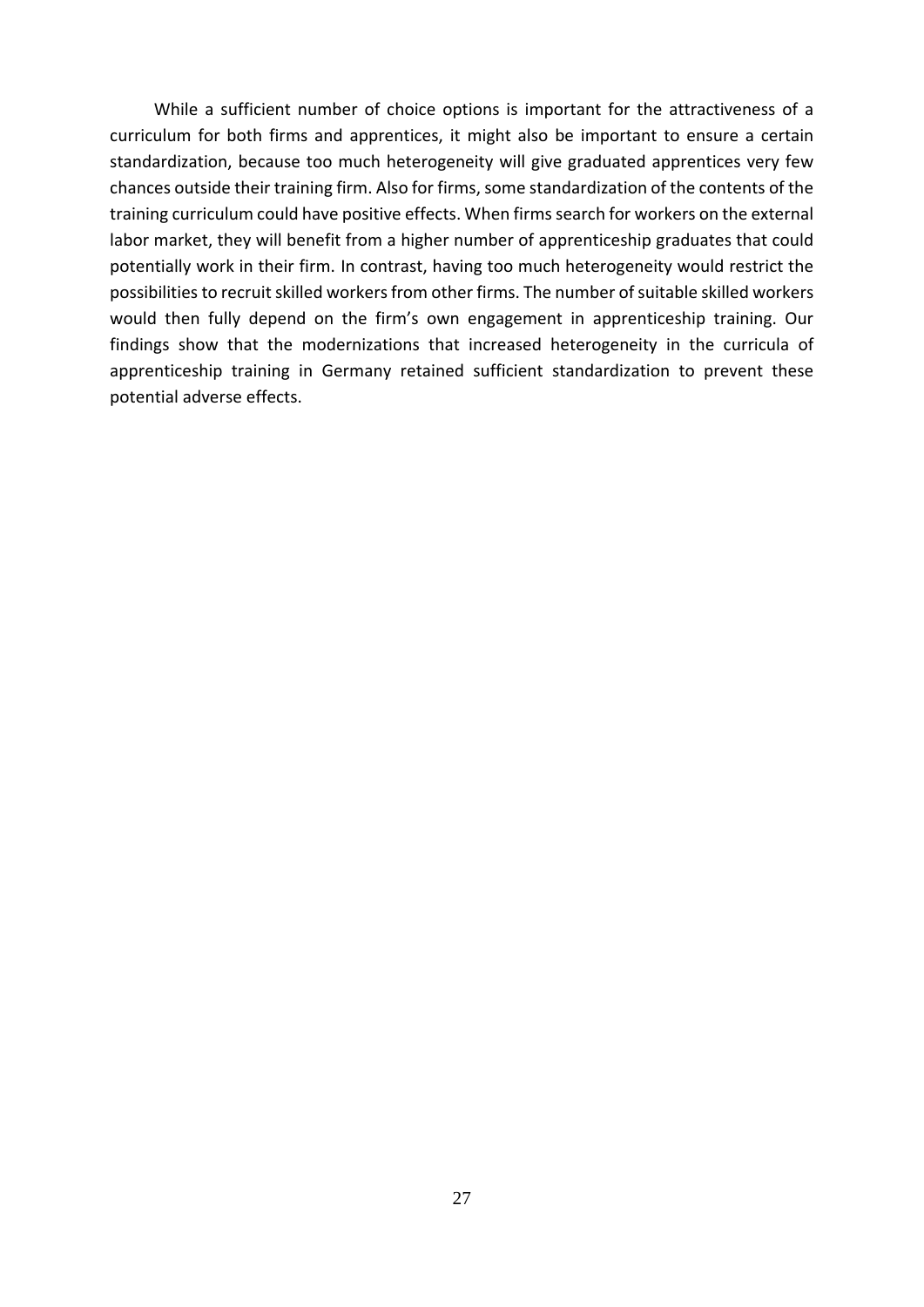## **References**

- Acemoglu, D. & Pischke, J.‐S., 1999. Beyond Becker: Training in imperfect labour markets. *The Economic Journal*, 109(453), pp.F112–F142.
- Acemoglu, D. & Pischke, J.‐S., 1999. The Structure of Wages and Investment in General Training. *Journal of Political Economy*, 107(3), pp.539–572.
- Becker, G.S., 1962. Investment in Human Capital: A Theoretical Analysis. *The Journal of Political Economy*, 70(5), pp.9–49.
- Behringer, F. & Ulrich, J.G., 1997. Die Angebotsabhängigkeit der Nachfrage nach Ausbildungsstellen als Problem bei der Vorausschätzung der zukünftigen Nachfrage. *Mitteilungen aus der Arbeitsmarkt‐ und Berufsforschung*, 3.
- Bhaskar, V., Manning, A. & To, T., 2002. Oligopsony and Monopsonistic Competition in Labor Markets. *Journal of Economic Perspectives*, 16(2), pp.155–174.
- Bretschneider, M. & Schwarz, H., 2011. Berufsbildung in Unordnung? Strukturierung von Ausbildungsberufen. *Berufsbildung in Wissenschaft und Praxis*, 2, pp.43–46.
- Bundesinstitut für Berufsbildung, 2014. *Training regulation and how they come about* A. M. Kuppe et al., eds., Bonn: Federal Institute for Vocational Education and Training.
- Demgenski, C. & Icks, A., 2003. Der Umgang des Mittelstands mit neugestalteten und modernisierten Ausbildungsordnungen. *IfM‐Materialien, No. 156*.
- Dietrich, H. & Gerner, H., 2007. The determinants of apprenticeship training with particular reference to business expectations. *Journal of Labor Market Research*, 40(2–3), pp.221– 233.
- Dionisius, R. et al., 2009. Costs and Benefits of Apprenticeship Training. A Comparison of Germany and Switzerland. *Applied Economics Quarterly*, 55(1), pp.7–37.
- Flemming, S. & Granath, R., 2011. *Die BIBB‐Erhebung über neu abgeschlossene Ausbildungsverträge zum 30 . September*, Bonn: Bundesinstitut für Berufsbildung (BIBB).
- Geel, R., Mure, J. & Backes‐Gellner, U., 2011. Specificity of occupational training and occupational mobility: an empirical study based on Lazear's skill‐weights approach. *Education Economics*, 19(5), pp.519–535.
- Hall, A., 2015. Berufswechsel nach der Ausbildung : 18‐ bis 24‐Jährige mit dualer Berufsausbildung im Erwerbsleben. *Berufsbildung in Wissenschaft und Praxis*, 2, pp.4–5.
- Hofmann, J., Damelang, A. & Schulz, F., 2011. Strukturmerkmale von Berufen Einfluss auf die berufliche Mobilität von Ausbildungsabsolventen. *IAB Forschungsbericht*, 9.
- Krewerth, A. et al., 2004. Berufsbezeichnungen und ihr Einfluss auf die Berufswahl von Jugendlichen. Theoretische Überlegungen und empirische Ergebnisse. In *Berichte zur beruflichen Bildung (Heft 270)*. Bielefeld: Bertelsmann.
- Lazear, E.P., 2009. Firm‐Specific Human Capital: A Skill‐Weights Approach. *Journal of Political Economy*, 117(5), pp.914–940.
- Maier, T. & Walden, G., 2014. The influence of demographic factors on the supply of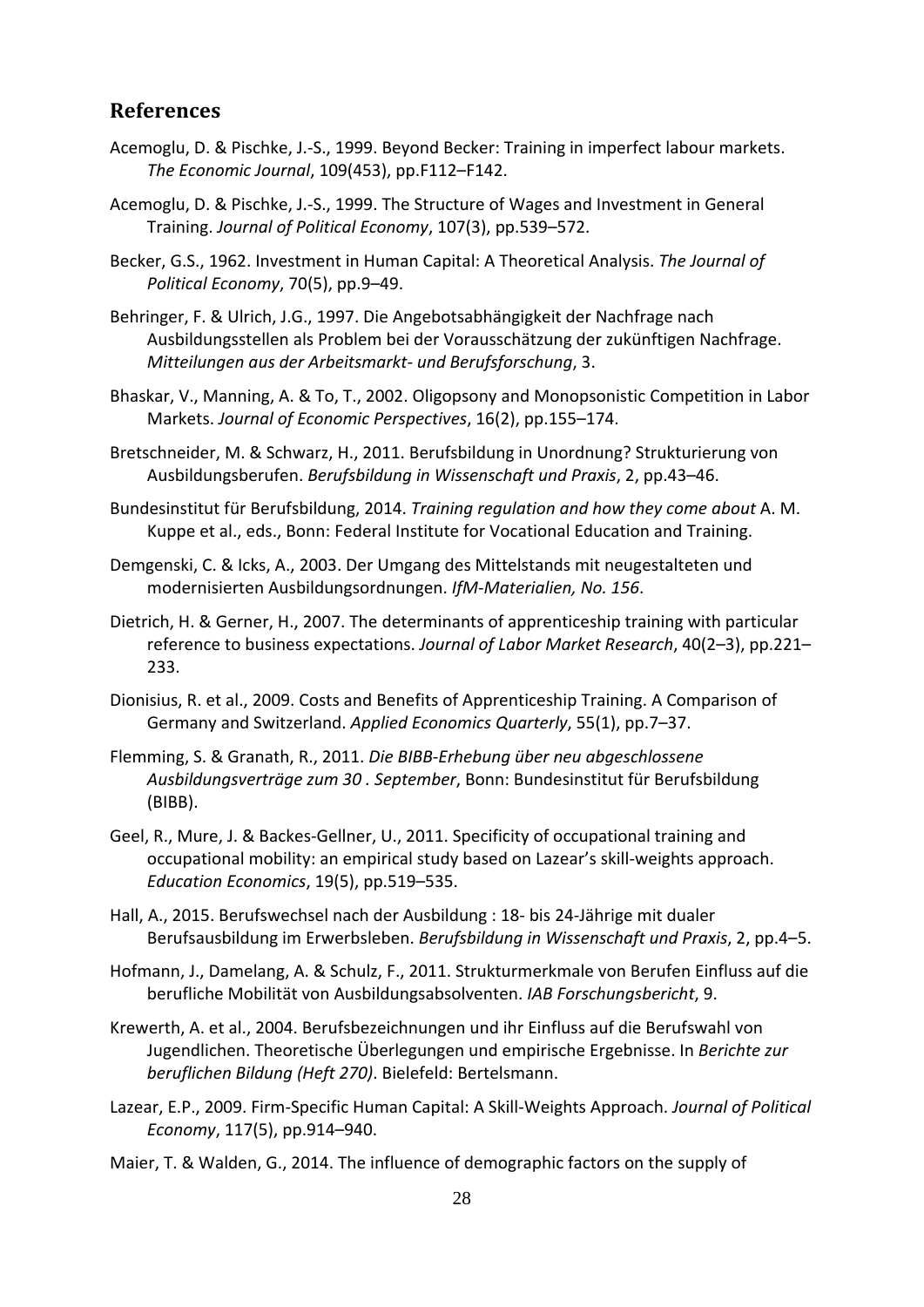company training places in Germany. *Empirical Research in Vocational Education and Training*, 6(4).

- Merrilees, W.J., 1983. Alternative Models of Apprentice Recruitment: With Special Reference to the British Engineering Industry. *Applied Economics*, 15(1), pp.1–21.
- Mühlemann, S., Wolter, S.C. & Wüest, A., 2009. Apprenticeship Training and the Business Cycle. *Empirical Research in Vocational Education and Training*, 1(2), pp.173–186(14).
- Ramboll Management, 2005. Was muss sich an Ausbildungsordnungen ändern, damit Unternehmen mehr ausbilden? Bundesministerium für Wirtschaft und Arbeit, ed. *Abschlussbericht*.
- Schönfeld, G. et al., 2010. *Kosten und Nutzen der dualen Ausbildung aus Sicht der Betriebe. Ergebnisse der vierten BIBB‐Kosten‐Nutzen‐Erhebung* Bundesinstitut für Berufsbildung, ed., Bielefeld.
- Smits, W., 2007. Industry‐specific or generic skills? Conflicting interests of firms and workers. *Labour Economics*, 14(3), pp.653–663.
- Stevens, M., 1994. A Theoretical Model of On‐the‐Job Training with Imperfect Competition. *Oxford Economic Papers*, 46(4), pp.537–562.
- Troltsch, K. & Walden, G., 2010. Beschäftigungsentwicklung und Dynamik des betrieblichen Ausbildungsangebotes. Eine Analyse für den Zeitraum 1999 bis 2008. *Zeitschrift für Arbeitsmarktforschung*, 43(2), pp.107–124.
- Uhly, A., 2015. Alter der Auszubildenden und Ausbildungsbeteiligung der Jugendlichen im dualen System. In *Datenreport zum Berufsbildungsbericht*. Bonn: Bundesinstitut für Berufsbildung, pp. 163 – 171.
- Wolter, S.C. & Ryan, P., 2011. Apprenticeship. In E. A. Hanushek, S. Machin, & L. Woessmann, eds. *Handbook of the Economics of Education Vol. 3*. The Netherlands: North‐Holland, pp. 521–576.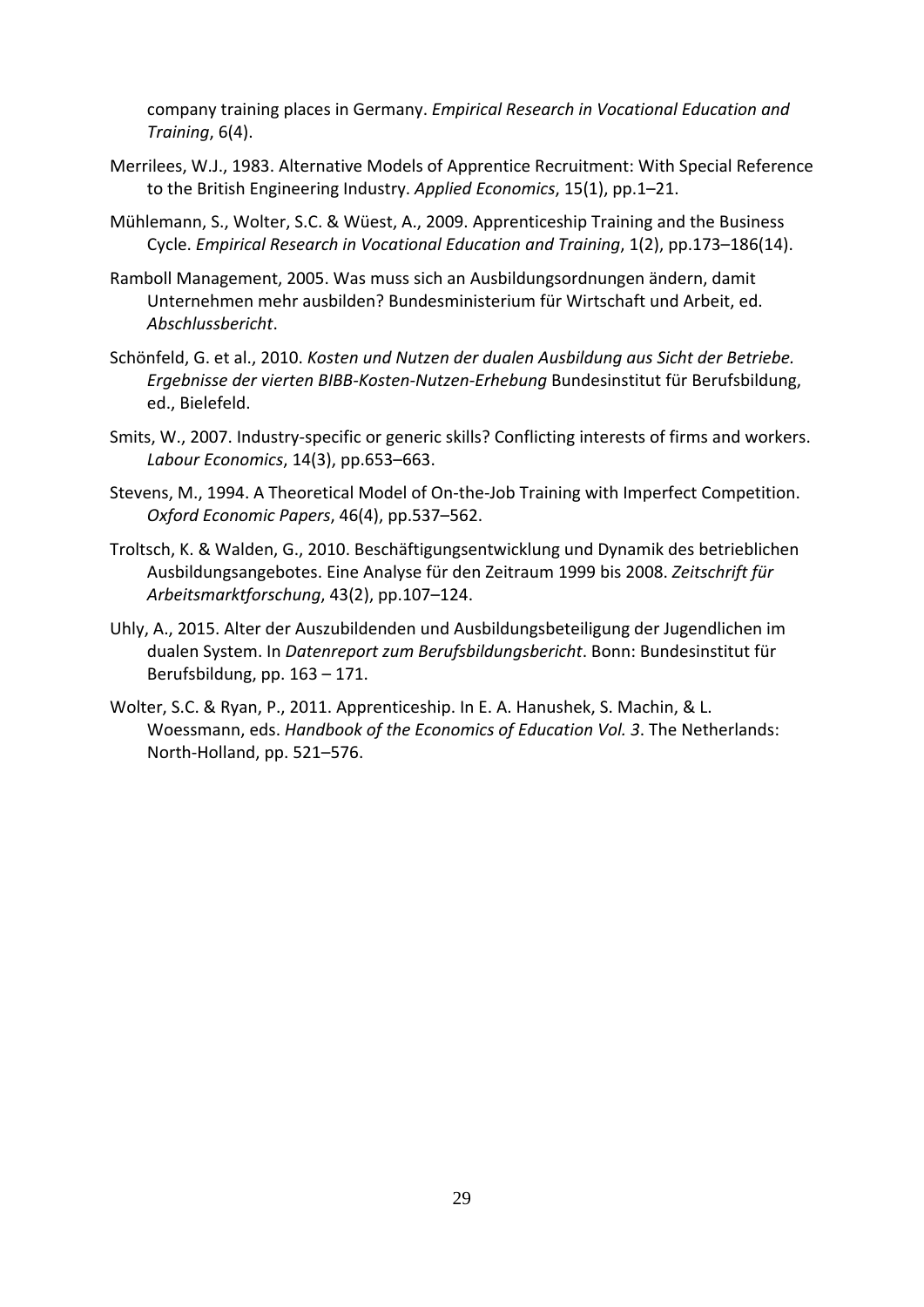# **Appendix**

| Number and type of choice options |                                                                  |                                                        |        |  |  |  |
|-----------------------------------|------------------------------------------------------------------|--------------------------------------------------------|--------|--|--|--|
| Year                              | Before modernization                                             | After modernization                                    | Merger |  |  |  |
|                                   | Disciplines (1 out of 3)                                         | Priority topics (1 out of 3)                           | No     |  |  |  |
|                                   | 2 Disciplines                                                    | Mono-occupation                                        | No     |  |  |  |
|                                   | 12 predecessor occupations                                       |                                                        | Yes    |  |  |  |
| 2005                              | 2 predecessor occupations                                        |                                                        | Yes    |  |  |  |
|                                   | 3 predecessor occupations                                        | <b>Disciplines</b>                                     | Yes    |  |  |  |
|                                   | Disciplines (1 out of 2) + fields of<br>application (1 out of 3) | Fields of application (1 out of 3)                     | No     |  |  |  |
|                                   | Disciplines                                                      | Priority topics                                        | No     |  |  |  |
|                                   | 2 predecessor occupations                                        | Mono-occupation                                        | Yes    |  |  |  |
| 2006                              | Disciplines (1 out of 6)                                         | Disciplines (1 out of 2)                               | No     |  |  |  |
|                                   | Priority topics (1 out of 2)                                     | Mono-occupation                                        | No     |  |  |  |
|                                   | 2 predecessor occupations                                        | Mono-occupation                                        | Yes    |  |  |  |
| 2007                              | 3 predecessor occupations                                        | Disciplines (1 out of 3)                               | Yes    |  |  |  |
| 2008                              | Fields of application (1 out of 4)                               | Mono-occupation                                        | No     |  |  |  |
| 2009                              | Two predecessor occupations                                      | Disciplines (1 out of 3)                               | Yes    |  |  |  |
| 2010                              | Specialized fields (1 out of two) 52 Weeks                       | Elective qualification units (2 out<br>of 12) 26 Weeks | No     |  |  |  |
|                                   | Elective qualification units                                     | Elective qualification units (2 out                    |        |  |  |  |
| 2011                              | $(2 out of 5) + (2 out of 8) + (1 out of 7)$<br>(44 weeks)       | of 11) + (1 out of 7) (52 weeks)                       | No     |  |  |  |
|                                   | Three predecessor occupations                                    | Disciplines                                            | Yes    |  |  |  |
| 2012                              | Various predecessor occupations                                  | 4 Disciplines                                          | Yes    |  |  |  |
|                                   | 5 Fields of application                                          | 4 Fields of application                                | No.    |  |  |  |
| 2013                              | Various predecessor occupations                                  | 5 Priority topics                                      | Yes    |  |  |  |
|                                   | Various predecessor occupations                                  | 3 Disciplines                                          | Yes    |  |  |  |
|                                   | 3 Disciplines                                                    | 2 Disciplines                                          | No     |  |  |  |
| 2014                              | Various predecessor occupations                                  | 2 from 10 elective qualification                       |        |  |  |  |
|                                   | 3 Disciplines                                                    | units<br>5 Priority topics                             | Yes    |  |  |  |
|                                   |                                                                  |                                                        | No     |  |  |  |

# **Table A1:** Modernizations leading to less heterogeneity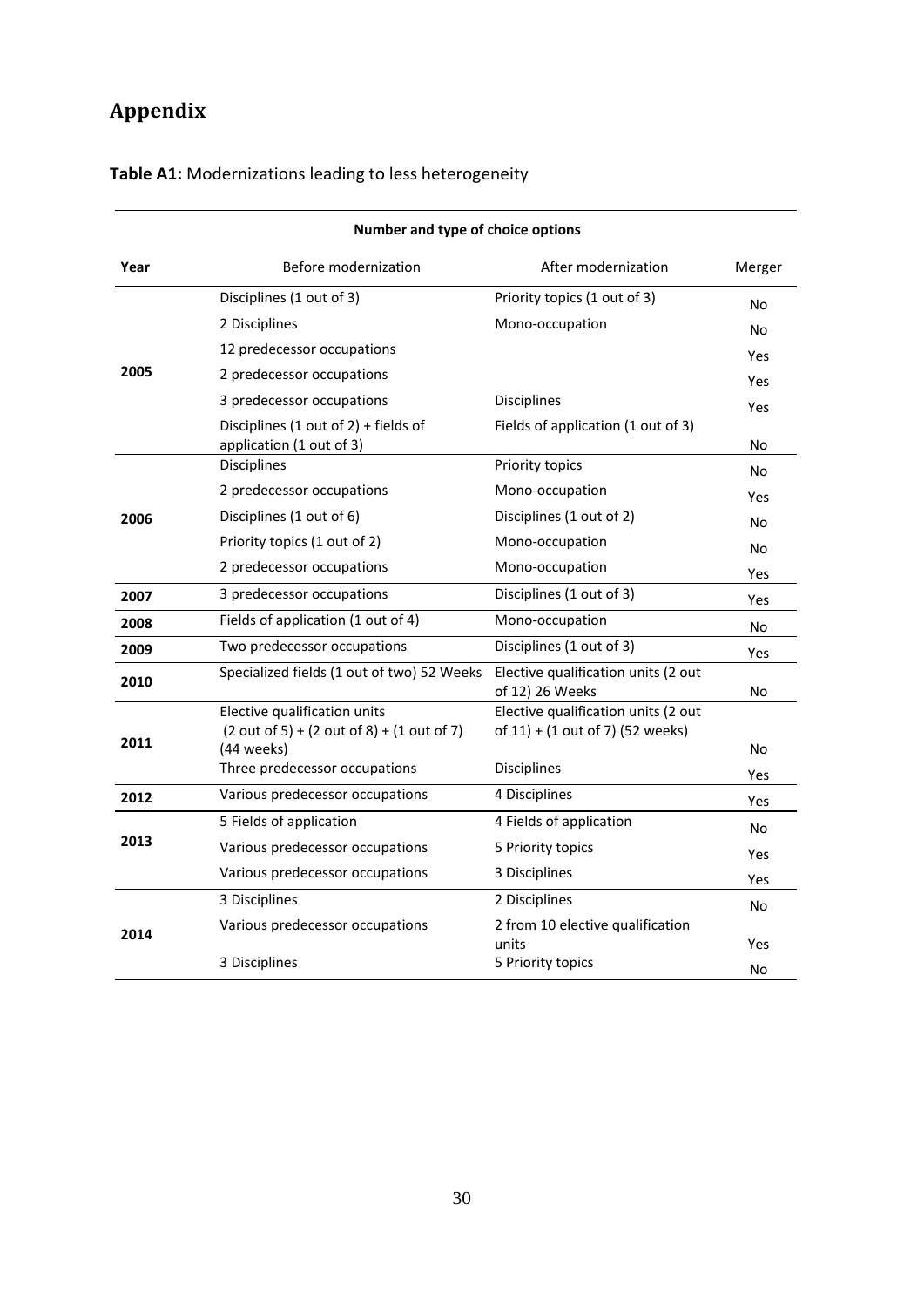# **Table A2:** Modernizations leading to more heterogeneity

|      | Number and type of choice options                             |                                                             |  |  |  |  |
|------|---------------------------------------------------------------|-------------------------------------------------------------|--|--|--|--|
| Year | Before modernization                                          | After modernization                                         |  |  |  |  |
|      | Disciplines (1 out of 3)                                      | Elective qualification units (2 out of 6)                   |  |  |  |  |
| 2005 | Mono-occupation (3 alternatives)                              | Mono-occupation (4 alternatives)                            |  |  |  |  |
|      | Mono-occupation                                               | Discipline (1 out of five)                                  |  |  |  |  |
|      | Priority topics (1 out of 2)                                  | Priority topics (1 out of 3)                                |  |  |  |  |
|      | Mono-occupation                                               | Elective qualification units (2 out of 5)                   |  |  |  |  |
| 2006 | Mono-occupation with elective modules (2 out<br>of 3 modules) | Discipline (1 out of 2)                                     |  |  |  |  |
|      | Mono-occupation                                               | Fields of application (1 out of 10)                         |  |  |  |  |
|      | Mono-occupation with 4 Priority topics                        | Mono-occupation with 6 priority topics                      |  |  |  |  |
| 2007 | Elective qualification units (1 out of 4) + (4 out<br>of 7)   | Elective qualification units (1 out of 4) + (4 out of<br>8) |  |  |  |  |
|      | Mono-occupation                                               | Elective qualification units (1 out of 5)                   |  |  |  |  |
| 2008 | Mono-occupation                                               | Priority topics (1 out of 3)                                |  |  |  |  |
|      | Mono-occupation                                               | Discipline (1 out of 2)                                     |  |  |  |  |
|      | Mono-occupation                                               | Priority topics (1 out of 4)                                |  |  |  |  |
| 2009 | Discipline (1 out of 3)                                       | Elective qualification units (1 out of 6)                   |  |  |  |  |
|      | Mono-occupation                                               | Elective qualification units                                |  |  |  |  |
|      | Priority topics (1 out of 3)                                  | Priority topics (1 out of 4)                                |  |  |  |  |
| 2010 | Priority topics (1 out of 4)                                  | Discipline (1 out of 5)                                     |  |  |  |  |
|      | Mono-occupation                                               | Specialized fields (1 out of 2)                             |  |  |  |  |
|      | Discipline (1out of 3)                                        | Elective qualification units (2 out of 9) + (1 out of<br>2) |  |  |  |  |
|      | Priority topics                                               | Elective qualification units (1 out of 3)                   |  |  |  |  |
| 2011 | Discipline                                                    | Elective qualification units                                |  |  |  |  |
|      | Elective qualification units (2 out of 8)                     | Elective qualification units (2 out of 4) + (2 out of<br>6) |  |  |  |  |
|      | Fields of application (1 out of 3)                            | Elective qualification units (1 out of 3)                   |  |  |  |  |
|      | Mono-occupation                                               | Priority topics (1 out of 2)                                |  |  |  |  |
| 2012 | Priority topics (1 out of 6)                                  | Disciplines (1 out of 7)                                    |  |  |  |  |
|      | Mono-occupation                                               | Priority topics (1 out of 3)                                |  |  |  |  |
| 2013 | Mono-occupation                                               | Fields of application (1 out of 7)                          |  |  |  |  |
|      | Mono-occupation                                               | Disciplines (1 out 4)                                       |  |  |  |  |
| 2014 | Mono-occupation                                               | Disciplines (1 out of 2)                                    |  |  |  |  |

### **Number and type of choice options**